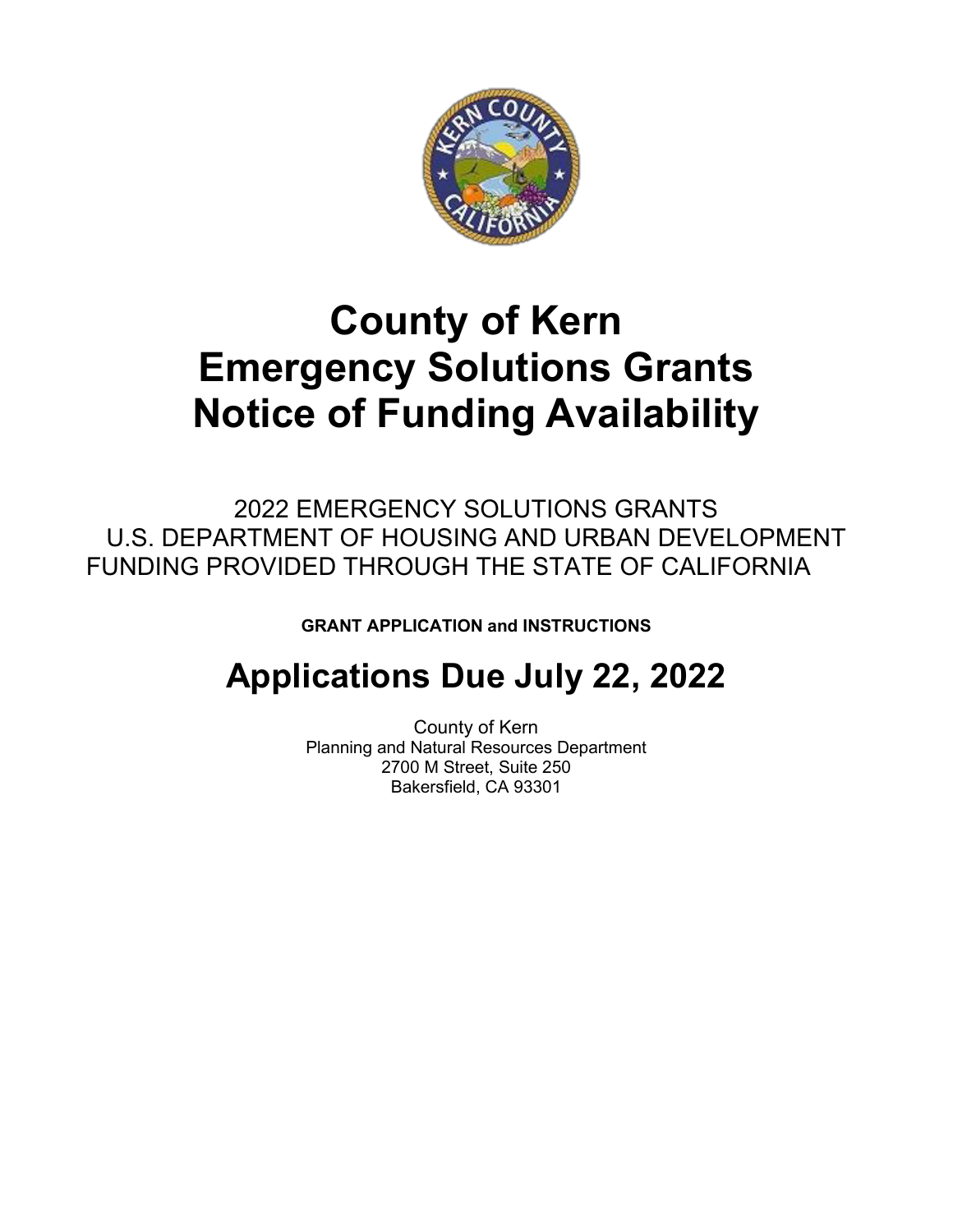## *Section One - Notice of Funding Availability*

#### I. Introduction

The California Department of Housing and Community Development (HCD) receives funding from the United States Department of Housing and Urban Development (HUD) for the Emergency Solutions Grants (ESG) program. The State Emergency Solutions Grants (ESG) program is designed to accomplish the following:

- Align State ESG with Federal ESG and The HEARTH Act.
- Increase coordination of State ESG investments with local homelessness systems and investments.
- Invest in the most impactful activities based on key performance goals and outcomes.
- Shift from an intensive provider competition to locally reliable funding and more streamlined administration.
- Improve geographic distribution of funding.

In its ESG program, State HCD will distribute funding based on Continuum of Care service areas through two (2) allocations; 1) through a Balance of State Allocation for service areas that do not contain a city or county that receives ESG directly fromHUD, or 2) through a Continuum of Care Allocation for service areas that contain a city or county that receives ESG directly from HUD. The Bakersfield/Kern County Continuum of Care (CoC) qualifies for the Continuum of Care Allocation, and the County of Kern Planning and Natural Resources Department (County PLNR) has been selected to be the Administrative Entity (AE) approved to administer the State ESG funds in Kern County.

Under this Notice of Funding Availability (NOFA):

County PLNR is accepting proposals from eligible organizations assisting persons who are experiencing homelessness or are at-risk of homelessness within the CoC service area. The CoC service area includes both entitlement and non-entitlement areas. The County's entitlement areas include unincorporated Kern County and the cities of California City, Ridgecrest, Shafter, and Tehachapi. Non-entitlement areas for the purpose of this NOFA include the cities of Bakersfield, Arvin, Delano, Maricopa, McFarland, Taft, and Wasco.

Funds to be used for this NOFA are U.S. Department of Housing and Urban Development (HUD) Emergency Solutions Grants Program (ESG) funds passed through the State of California.

The ESG program provides funding to meet the following objectives: (1) rapidly re-house homeless individuals and families; (2) improve the number and quality of emergency shelters for homeless individuals and families; (3) help operate emergency shelters; (4) provide essential services to shelter residents, (5) engage homeless individuals and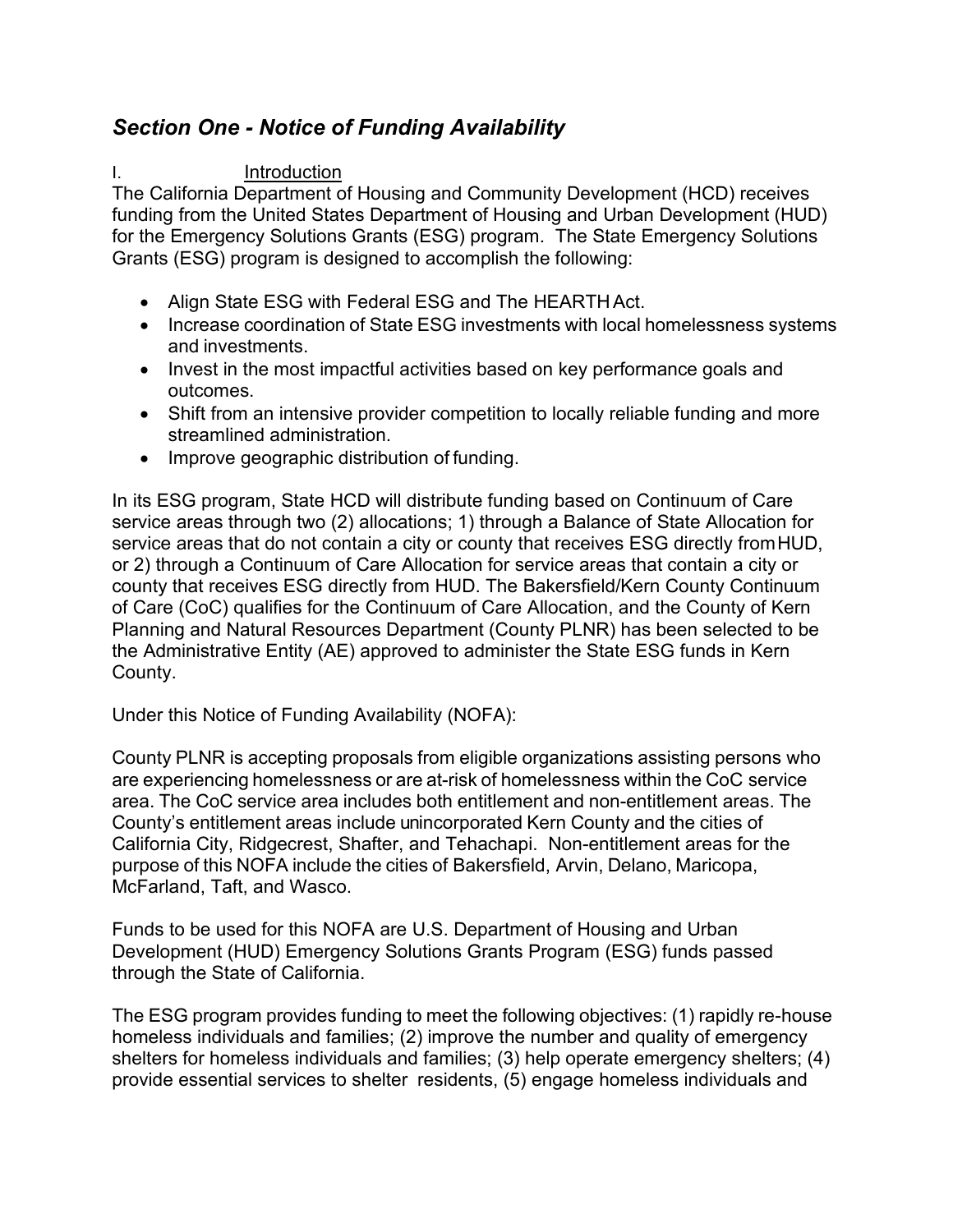families living on the street, and (6) prevent families/individuals from becoming homeless.

Homeless Management Information Systems (HMIS) participation is required by the Homeless Emergency Assistance and Rapid Transition to Housing Act of 2009 (HEARTH Act). Proposals must indicate participation in the Coordinated Assessment Tool as established by the CoC. Please see Implementation in Section Four for further guidance.

Selection process will be consistent with the following requirements:

- Is a fair and open competition that avoids conflicts of interest.
- Follows the procurement requirements of 24 CFR Part 84.
- Evaluates provider capacity and experience, including the ability to deliver services in non-entitlement areas.
- Evaluates eligibility and quality of services, including adherence to Core Practices pursuant to 25 CCR 8409.
- Utilizes data and considers community input to identify unmet needs.
- Prioritizes activities that address the highest unmet need, considering other available funding and system wide performance measures.
- Considers project-level performance measures when evaluating proposals.
- Collaborates with the local CoC.

#### II. Background

The HEARTH Act, enacted into law on May 20, 2009, consolidated three homeless assistance programs, administered by HUD under the McKinney-Vento Homeless Assistance Act, into a single grant program. A main revision in the HEARTH Act converted the federal Emergency Shelter Grant program into the ESG program. The ESG regulations are found at [24 Code of Federal Regulations \(CFR\), Part 576.](http://www.ecfr.gov/cgi-bin/text-idx?SID=f85d0bab9faeb1a070af8cb64c5ca084&amp%3Bnode=pt24.3.576&amp%3Brgn=div5)

### III. Funding Available

The State of California estimates that approximately \$272,278 in ESG funds received from HUD by the State will be allocated to the County to be subsequently awarded to providers of services to the homeless or at risk of homeless in the County. HUD funding requires a 103% match. A minimum of 40% of the funds awarded on an annual basis must be used for Rapid Re-Housing activities.

These funds are available to nonprofit organizations and/or public entities sponsoring eligible projects within the CoC Service Area. County PLNR anticipates awarding contracts through this solicitation. Preference will be given to those who show an emphasis on serving areas identified by the Point in Time (PIT) Count to have the greatest unmet need, non-entitlement areas, or a regional approach.

Funds are available on a **reimbursement basis only**. Reimbursement may only be made under the terms of a subsequent Grant Agreement between County and successful applicant(s). All claims for reimbursement must be supported by documentation of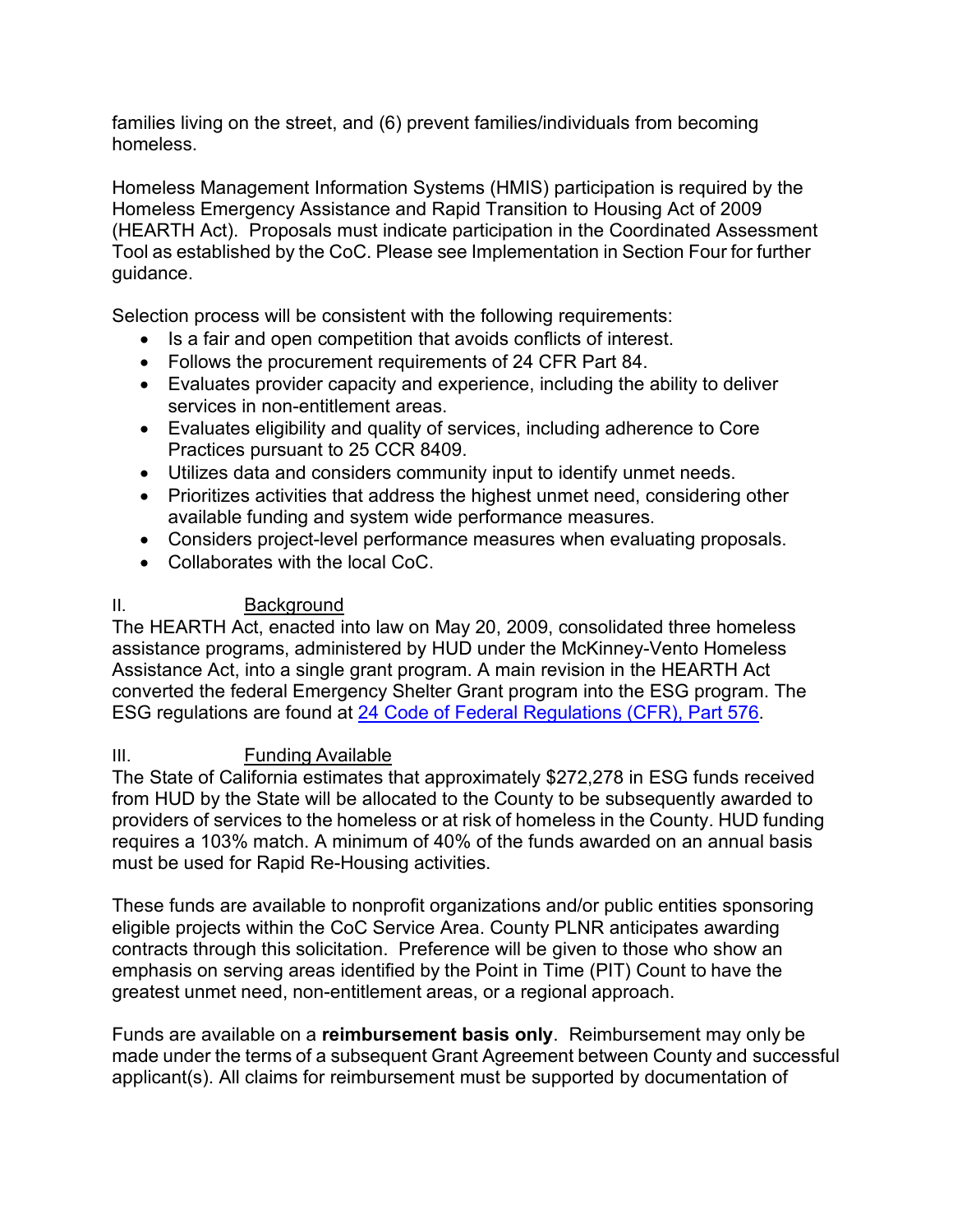payments made for costs eligible under the agreement. All claims must also be supported by documentation supporting the expenditure of qualified matching funds.

## IV. Bakersfield Kern Regional Homeless Collaborative

Proposals with narratives that explain how the project aligns with Bakersfield Kern Regional Homeless Collaborative and its objectives to prevent and end homelessness, utilizing the objectives of the Opening Doors: Federal Strategic Plan to Prevent and End Homelessness will receive priority ranking. For more information on the Collaborative, visit <https://bkrhc.org/>

### V. Conditions

County PLNR reserves the right to negotiate and award contracts, limit the number of contracts awarded, and request additional information from applicants. Applicants are advised that in submitting their proposals they acknowledge and agree to the terms and conditions of this NOFA and to the accuracy of the information they submit. County PLNR reserves the right to reject submittals, waive irregularities in the submittal requirements, or cancel this NOFA at any time. All application packages become the property of County PLNR.

All requirements of the ESG program apply under this NOFA. The HEARTH Act significantly revised the ESG program's regulations at 24 [CFR](http://www.ecfr.gov/cgi-bin/text-idx?SID=f85d0bab9faeb1a070af8cb64c5ca084&amp%3Bnode=pt24.3.576&amp%3Brgn=div5) Part 576 and establishes requirements for the ESG program. County PLNR recommends that organizations applying for funding review both federal and State of California ESG program eligibility criteria carefully.

### VI. Threshold Review

Proposals are subject to preliminary review for threshold criteria. Applicants providing incomplete or ineligible proposals will be notified. For incomplete or ineligible proposals, County PLNR reserves the right to either request clarification information or notify the applicant that the proposal has been rejected.

Threshold review will include a review of minimum requirements and application package completeness.

## VII. Proposal Review

Following the threshold review, the proposal and County PLNR staff comments will be considered by a NOFA Review Panel. A determination will be made concerning the consistency of the proposal with the priorities outlined in the County of Kern 2020-2025 Consolidated Plan. The NOFA Review Panel will make funding recommendations to County PLNR.

VIII. Technical Assistance, Clarification and Addenda Questions regarding this NOFA should be directed to Catherine Vasquez at [vasquezc@kerncounty.com](mailto:vasquezc@kerncounty.com) or (661) 862-5062, TTY Relay (800) 735-2929.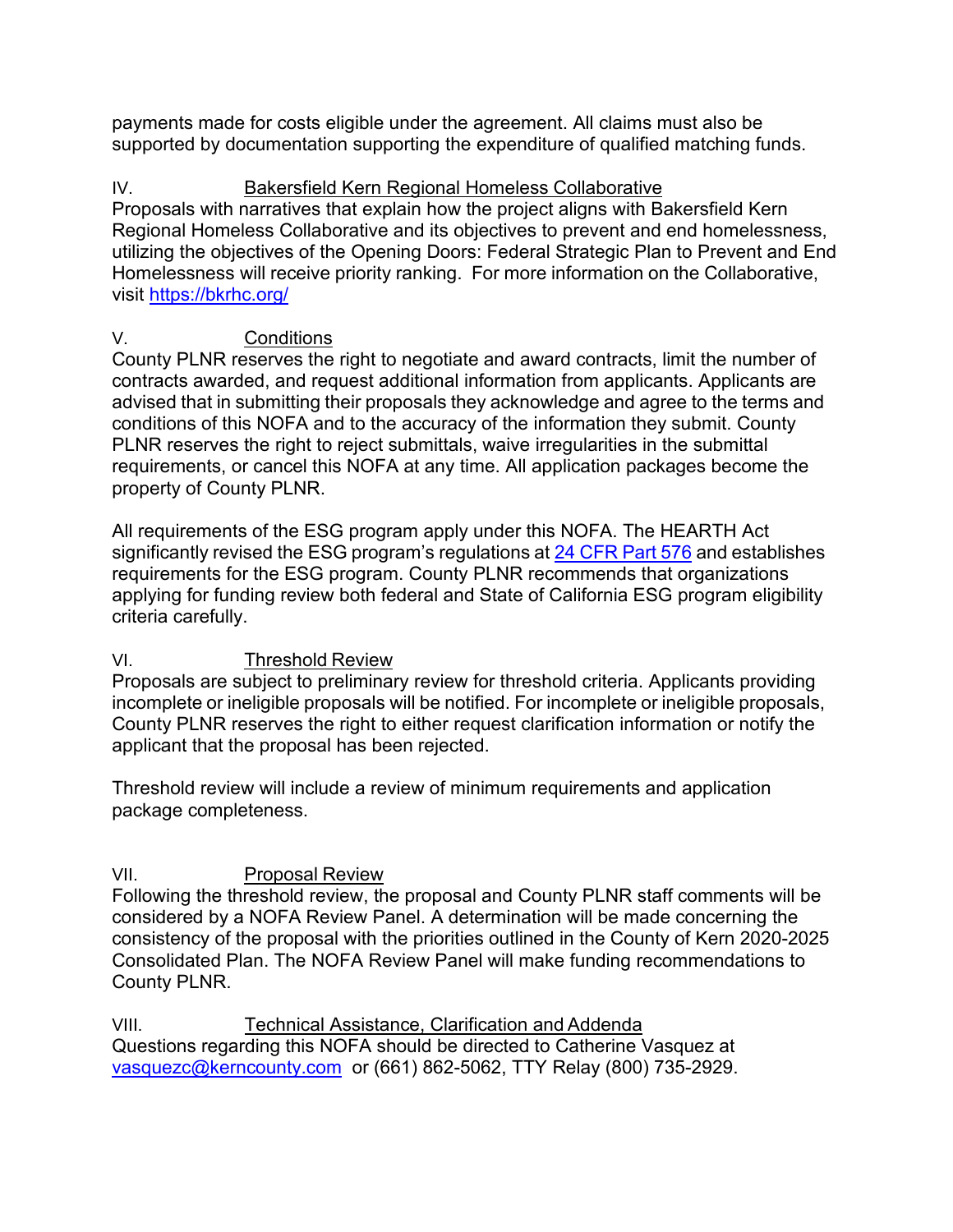Substantive changes in the submittal requirements, if any, will be made and issued in the form of an addendum posted on the County PLNR website.

IX. Application Packages

ESG NOFA application packages can be downloaded from the following County PLNR website:<https://kernplanning.com/community-development-2-2/>

## X. Submittals

**Applications and required documentation must be received by July 22, 2022**. Applications received after this date will not be accepted.

Submit applications to [vasquezc@kerncounty.com](mailto:vasquezc@kerncounty.com) or if preferred mail or deliver to address listed below one USB flash drive with complete signed application in Microsoft Word or Adobe PDF format. Paper applications are no longer required or accepted.

Kern County Planning and Natural Resources Department Community Development Division Attn: Catherine Vasquez, Housing Programs Manager 2700 M Street, Suite 250 Bakersfield CA 93301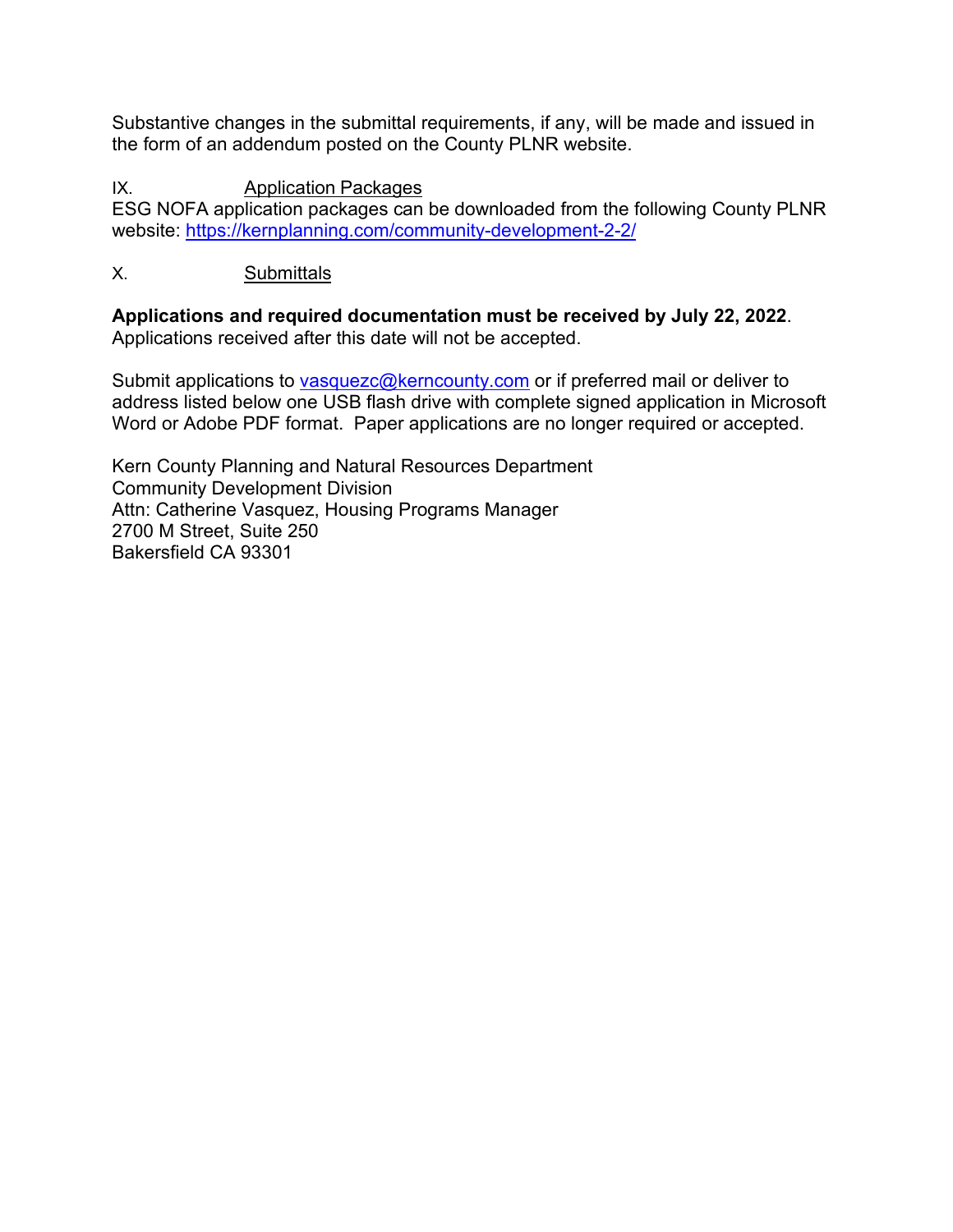## *Section Two - Funding Source*

Pertinent Federal and State Regulations and Requirements (not all inclusive):

[24 CFR Part 576,](http://www.ecfr.gov/cgi-bin/text-idx?SID=f85d0bab9faeb1a070af8cb64c5ca084&amp%3Bnode=pt24.3.576&amp%3Brgn=div5) (federal ESG regulations) General (24 CFR [576.407\(a\)\)](http://www.ecfr.gov/cgi-bin/text-idx?SID=f85d0bab9faeb1a070af8cb64c5ca084&amp%3Bnode=pt24.3.576&amp%3Brgn=div5%23se24.3.576_1407) Homeless Participation (24 CFR [576.405\)](http://www.ecfr.gov/cgi-bin/text-idx?SID=f85d0bab9faeb1a070af8cb64c5ca084&amp%3Bnode=pt24.3.576&amp%3Brgn=div5%23se24.3.576_1405) Program Termination (24 CFR [576.402\)](http://www.ecfr.gov/cgi-bin/text-idx?SID=f85d0bab9faeb1a070af8cb64c5ca084&amp%3Bnode=pt24.3.576&amp%3Brgn=div5%23se24.3.576_1402) Program Administration (24 CFR [576.500\)](http://www.ecfr.gov/cgi-bin/text-idx?SID=f85d0bab9faeb1a070af8cb64c5ca084&amp%3Bnode=pt24.3.576&amp%3Brgn=div5%23se24.3.576_1500) Faith-Based Activities (24 CFR [576.406\)](http://www.ecfr.gov/cgi-bin/text-idx?SID=f85d0bab9faeb1a070af8cb64c5ca084&amp%3Bnode=pt24.3.576&amp%3Brgn=div5%23se24.3.576_1406) Affirmative Outreach (24 CFR [576.407\(b\)\)](http://www.ecfr.gov/cgi-bin/text-idx?SID=f85d0bab9faeb1a070af8cb64c5ca084&amp%3Bnode=pt24.3.576&amp%3Brgn=div5%23se24.3.576_1407) Environmental Review Responsibilities (24 CFR [576.407\(d\)\)](http://www.ecfr.gov/cgi-bin/text-idx?SID=f85d0bab9faeb1a070af8cb64c5ca084&amp%3Bnode=pt24.3.576&amp%3Brgn=div5%23se24.3.576_1407) Shelter and Housing Standards (24 CFR [576.403\)](http://www.ecfr.gov/cgi-bin/text-idx?SID=f85d0bab9faeb1a070af8cb64c5ca084&amp%3Bnode=pt24.3.576&amp%3Brgn=div5%23se24.3.576_1403) Recordkeeping and Reporting Requirements [\(24 CFR576.500\)](http://www.ecfr.gov/cgi-bin/text-idx?SID=f85d0bab9faeb1a070af8cb64c5ca084&amp%3Bnode=pt24.3.576&amp%3Brgn=div5%23se24.3.576_1500) Other Federal Requirements [\(24 CFR 576.407](http://www.ecfr.gov/cgi-bin/text-idx?SID=f85d0bab9faeb1a070af8cb64c5ca084&amp%3Bnode=pt24.3.576&amp%3Brgn=div5%23se24.3.576_1407) and 576.500)

[California Code of Regulations, Title 25, Division 1, Chapter 7, Subchapter 20,](https://govt.westlaw.com/calregs/Browse/Home/California/CaliforniaCodeofRegulations?guid=I69448360D45511DEB97CF67CD0B99467&amp%3BoriginationContext=documenttoc&amp%3BtransitionType=Default&amp%3BcontextData=(sc.Default)) [Sections](https://govt.westlaw.com/calregs/Browse/Home/California/CaliforniaCodeofRegulations?guid=I69448360D45511DEB97CF67CD0B99467&amp%3BoriginationContext=documenttoc&amp%3BtransitionType=Default&amp%3BcontextData=(sc.Default))  [8400-8417](https://govt.westlaw.com/calregs/Browse/Home/California/CaliforniaCodeofRegulations?guid=I69448360D45511DEB97CF67CD0B99467&amp%3BoriginationContext=documenttoc&amp%3BtransitionType=Default&amp%3BcontextData=(sc.Default)) (State ESG Regulations)

24 CFR Part 58 relating to environmental reviews

Office of Management and Budget (OMB) requirements for Universal Identifier and Central Contractor Registration, [2 CFR Part 25, Appendix A to](http://www.ecfr.gov/cgi-bin/text-idx?SID=05c4cd1d1f8f70e6381e0c3bed767a80&amp%3Bmc=true&amp%3Bnode=pt2.1.25&amp%3Brgn=div5%23ap2.1.25_1360.a) Part 25- [Award](http://www.ecfr.gov/cgi-bin/text-idx?SID=05c4cd1d1f8f70e6381e0c3bed767a80&amp%3Bmc=true&amp%3Bnode=pt2.1.25&amp%3Brgn=div5%23ap2.1.25_1360.a) [Term](http://www.ecfr.gov/cgi-bin/text-idx?SID=05c4cd1d1f8f70e6381e0c3bed767a80&amp%3Bmc=true&amp%3Bnode=pt2.1.25&amp%3Brgn=div5%23ap2.1.25_1360.a)

Homeless Emergency Assistance and Rapid Transition to Housing (HEARTH) Act of 2009 Homeless Definition Final Rule: 24 CFR Parts [91,](http://www.ecfr.gov/cgi-bin/text-idx?SID=05c4cd1d1f8f70e6381e0c3bed767a80&amp%3Bmc=true&amp%3Bnode=pt24.1.91&amp%3Brgn=div5) [582](http://www.ecfr.gov/cgi-bin/text-idx?SID=05c4cd1d1f8f70e6381e0c3bed767a80&amp%3Bmc=true&amp%3Bnode=pt24.3.582&amp%3Brgn=div5) and [583.](http://www.ecfr.gov/cgi-bin/text-idx?SID=05c4cd1d1f8f70e6381e0c3bed767a80&amp%3Bmc=true&amp%3Bnode=pt24.3.583&amp%3Brgn=div5) The Interim Rule, published in the Federal Register on December 5, 2011, provides the homeless definition which applies to the ESG Program.

In administering this NOFA, if there is a conflict between the Federal and State regulations, the Federal regulations shall prevail.

Under this NOFA, ESG funds will be awarded to nonprofit organizations as defined in [24 CFR](http://www.ecfr.gov/cgi-bin/text-idx?SID=05c4cd1d1f8f70e6381e0c3bed767a80&amp%3Bmc=true&amp%3Bnode=pt24.3.576&amp%3Brgn=div5%23se24.3.576_12) 576.2, and/or public entities as defined in [24 CFR 576.2](http://www.ecfr.gov/cgi-bin/text-idx?SID=05c4cd1d1f8f70e6381e0c3bed767a80&amp%3Bmc=true&amp%3Bnode=pt24.3.576&amp%3Brgn=div5%23se24.3.576_12) sponsoring projects within the CoC service area. The CoC service area includes both entitlement and nonentitlement areas within Kern County.

Contracts will be awarded for two (2) years. Contracts are expected to be awarded in accordance with the State NOFA when it is issued.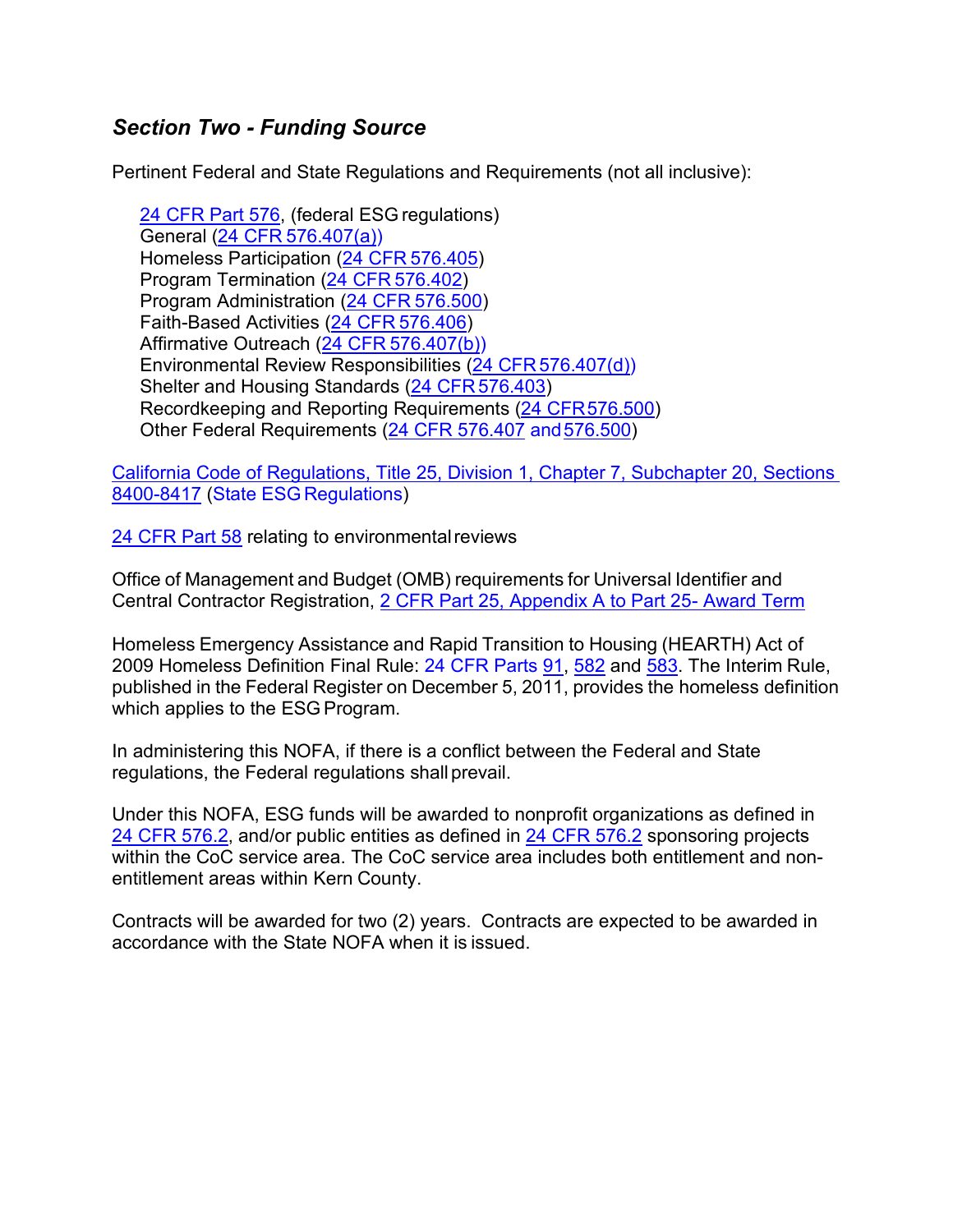The table below includes ESG eligible project components: SUMMARY OF ESG ELIGIBLE PROJECT COMPONENTS

| <b>Project Component</b>                    | <b>Main Eligible Activities</b>                                                                                                                                                                                                                                                                                                                                                                                                                                                                                                                                                                                              |
|---------------------------------------------|------------------------------------------------------------------------------------------------------------------------------------------------------------------------------------------------------------------------------------------------------------------------------------------------------------------------------------------------------------------------------------------------------------------------------------------------------------------------------------------------------------------------------------------------------------------------------------------------------------------------------|
| Emergency Shelter <sup>1</sup>              | Renovation (Major Rehabilitation and Conversion) <sup>1</sup> , essential<br>services, shelter operations, and assistance required under the<br>Uniform Relocation Act (URA). See 24 CFR 576.102.                                                                                                                                                                                                                                                                                                                                                                                                                            |
| Rapid Re-Housing<br>Assistance <sup>2</sup> | Housing Relocation and Stabilization Services<br>Financial Assistance: moving costs, rent application fees,<br>security deposits, last month's rent, utility deposit and utility<br>payment. Assistance may also include a one-time payment of<br>rental arrears for up to 6 months.<br>Services: housing search, housing placement, housing stability,<br>mediation, legal services, credit repair, budgeting, money<br>management.<br>Rental Assistance: short - Up to 3 months, medium $-4-24$<br>months. Tenant-Based rental assistance and project-based<br>rental assistance. See 24 CFR 576.103, 576.105 and 576.106. |
| Street Outreach <sup>3</sup>                | <b>Essential Services necessary to reach out to unsheltered</b><br>homeless individuals and families, connect them with emergency<br>shelter, housing, or critical services, and provide them with<br>urgent, non-facility-based care. Component services generally<br>consist of engagement, case management, emergency health<br>and mental health services, and transportation. For specific<br>requirements and eligible costs, see 24 CFR 576.101.                                                                                                                                                                      |
| Homelessness $2$<br>Prevention              | Same activities as Rapid Re-Housing.                                                                                                                                                                                                                                                                                                                                                                                                                                                                                                                                                                                         |
| HMIS <sup>4</sup>                           | Grant funds may be used for certain HMIS and comparable<br>database costs, as specified at 24 CFR 576.107; 25 CCR 8408).<br>In no case can costs exceed ten percent of the total amount<br>requested per application.                                                                                                                                                                                                                                                                                                                                                                                                        |

 $1$  State ESG funds shall not be used for major rehabilitation, renovation or conversion activities pursuant to  $24$  CFR [576.102.](http://www.ecfr.gov/cgi-bin/text-idx?SID=05c4cd1d1f8f70e6381e0c3bed767a80&amp%3Bmc=true&amp%3Bnode=pt24.3.576&amp%3Brgn=div5%23se24.3.576_1102)

 $\overline{2}$  State regulations prohibit subpopulation targeting with ESG funds in Homelessness Prevention (HP) and Rapid Re-Housing (RRH) programs except if documentation of both of the following is provided to HCD prior to the award of funds for these activities: evidence of an unmet need for these activities for the subpopulation proposed for targeting and evidence of existing funding in the CoC Service Area for programs that address the needs of the excluded populations for these activities.

 $3$  ESG regulations limit street outreach and emergency shelter activities (combined) to no more than 60% of the fiscal year grant.

 $4$  HMIS participation is required as a project component within all proposals but may not be the sole project component. See HUD's [ESG Program Components Quick Reference fo](https://www.hudexchange.info/resources/documents/ESG-Program-Components-Quick-Reference.pdf)r more information.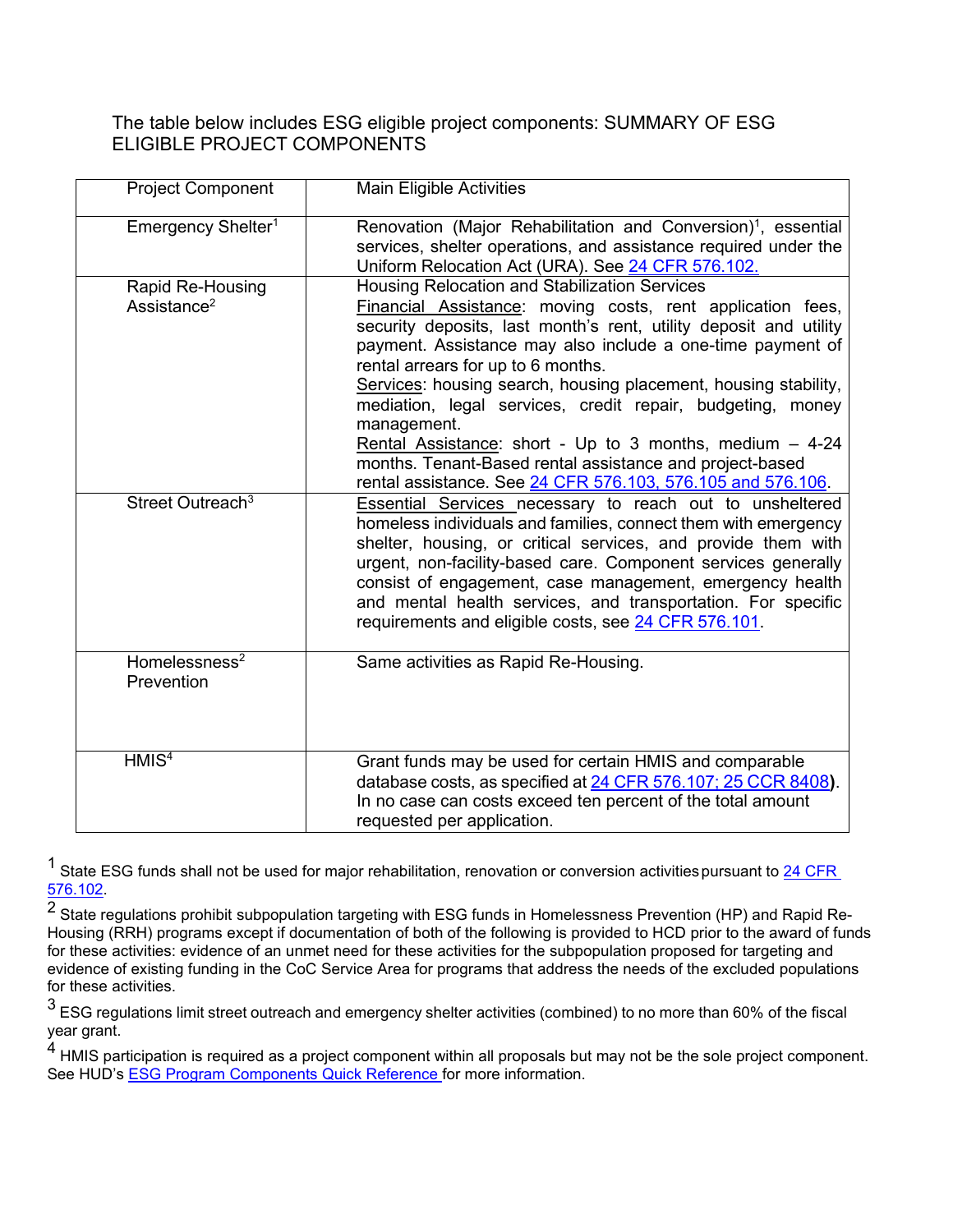## *Section Three – Application Requirements*

#### **Minimum Requirements**

To be considered eligible for review, the proposal must meet the following requirements:

- Applicant is a nonprofit organization.
- Project/program serves residents whose incomes are at or below 30% of the Area Median Income (AMI) (see Exhibit 1).
- Project/program serves persons experiencing homelessness or at risk of homelessness.
- Project/program is in or serves residents of the CoC servicearea.
- Project/program serves is consistent with the County 2020-2025 Consolidated Plan.
- Required match funding has been identified.

#### II. Application Package Completeness

In addition to a completed NOFA application (see *Section Six*), the application package must contain the following items:

#### *A. Board Resolution*

An applicant must submit a resolution of its Board of Directors authorizing the submittal of a proposal. The parties authorized to execute documents must also be identified (see Exhibit 2).

### *B. Articles of Incorporation and By-Laws*

All proposals must include current Articles of Incorporation and By-Laws for the organization.

### *C. Audited Financial Statements*

Last two (2) fiscal years' Audited Financial Statements of the entire organization with the applicable notes, Independent Auditor's Report on Compliance and Internal Control over Financial Reporting based on an Audit of the Financial Statements in Accordance with Government Accounting Standards and Independent Auditor's Statement of Findings and Questioned Costs.

### *D. Evidence of Funding Commitments*

The anticipated source(s) of required matching funds must be identified. When possible, letters from public and private funding sources that will provide matching funds should be included. These letters should include the name, title, and telephone number of the responsible contact person and the funding amount.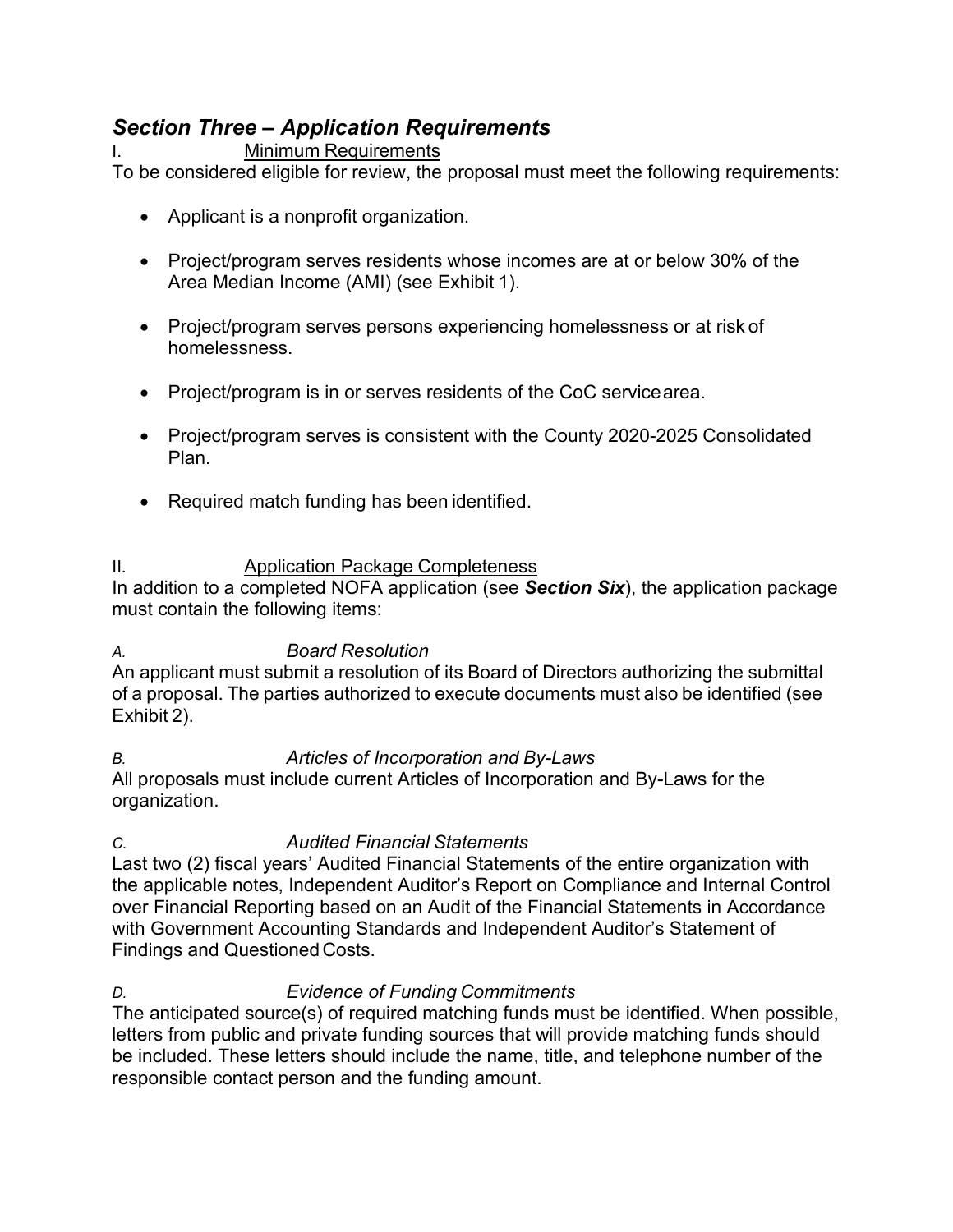#### *E. Cost Allocation Plan*

If eligible costs are allocated among activities such that only a portion is eligible for payment through this grant, applicants must submit a cost allocation plan that clearly demonstrates how direct and indirect costs are shared between this project and other agency projects.

Indirect costs of private nonprofit organizations, local governments and joint powers authorities, as applicable and in accordance with [2 CFR 200,](http://www.ecfr.gov/cgi-bin/text-idx?SID=c19d0e5f6415c2cd6d25cfb6af4c4e1b&amp%3Bmc=true&amp%3Bnode=pt2.1.200&amp%3Brgn=div5) are an eligible expense, but may not exceed ten percent (10%) of the allowable direct costs under the ESG activity unless a higher limit for indirect cost allocation has been approved by the applicable federal agency pursuant to OMB requirements. Agencies requesting an indirect cost allocation above 10 percent (10%) must provide a letter from the federal agency which has approved the higher rate.

#### *F. Position Descriptions*

Provide a position description for all proposed staffing positions funded by the project.

### *G. Project/Program Description*

Applicant must describe the proposed project/program (work to be performed, components to be undertaken, or services to be provided) and describe specifically how the requested ESG funds will be used. Describe how this project will benefit persons experiencing homelessness or those at risk of homelessness. Describe the problem(s) or need(s) that the proposed project is intended to address. Describe how the project/program will accomplish one or more Bakersfield Kern Regional Homeless Collaborative objectives.

### *H. Core Practice Table*

Applicants must complete the Core Practice Table (Exhibit 4) that is applicable to the primary activity being requested in this application. Indicate the frequency with which the practices described in the Core Practice Table are implemented within your program.

*I. Organizational/Staffing Chart*

Applicants must include an organizational/staffing chart that describes the overall organization and illustrates the relationship of the proposed program with other organizational divisions, programs, and sections. Indicate the lines of organizational management, authority, and responsibility. The staffing chart identifies program staff positions (by name and title, if known) and reporting responsibilities.

*J. ESG Program Budget*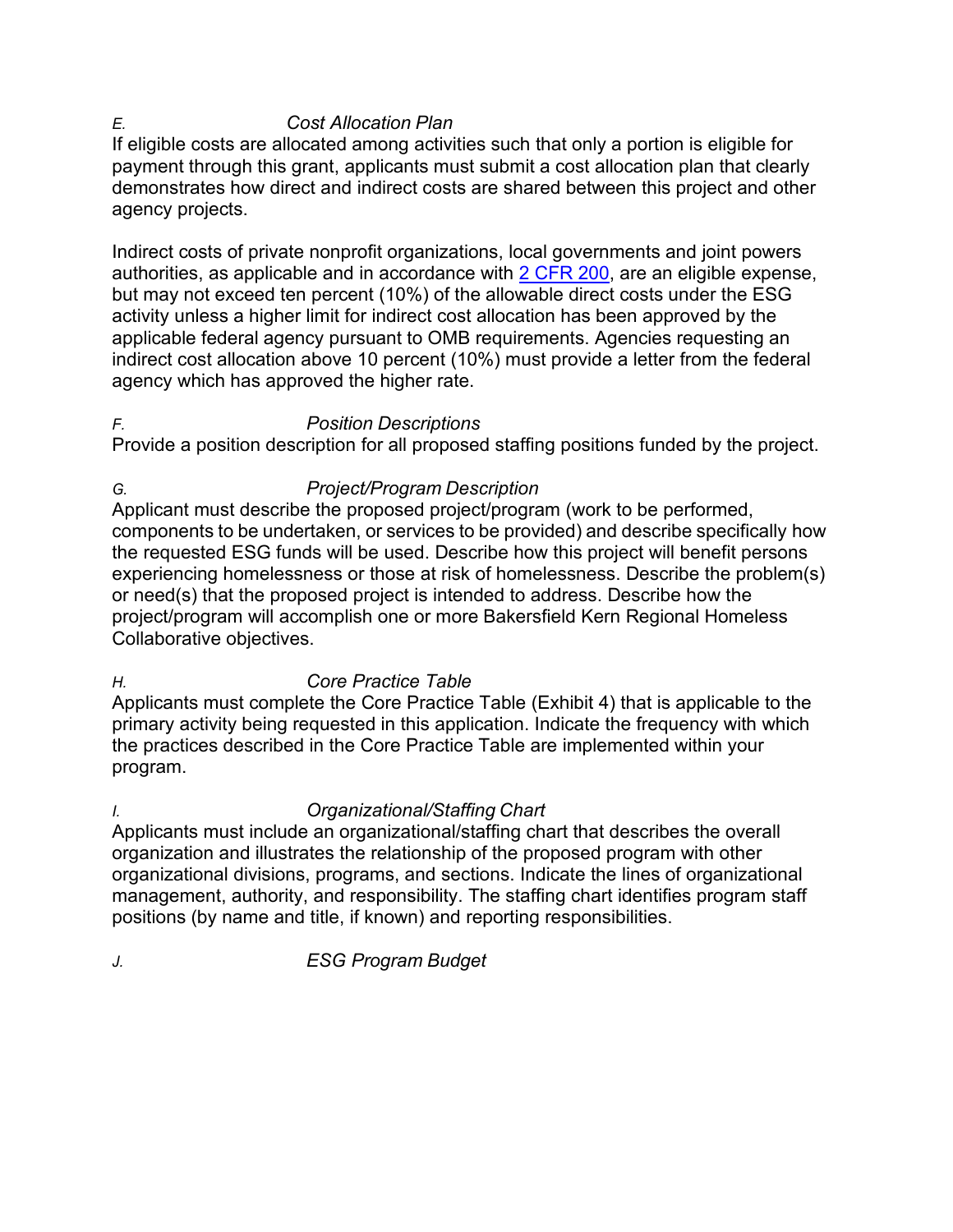## *Section Four – State ESG Program Requirements*

#### I. **Initial Funding**

The following items must be completed prior to funding:

#### *A. Environmental Review*

From the time the application is submitted, the contractor must not commit funds or take any choice limiting actions (including option agreements or contracts for site purchase, excavation, filling, construction, rehabilitation, renovation, conversion or other physical activities) until completion of the environmental processing and HUD's formal release-offunds, regardless of whether the work would be accomplished with federal funds or other matching funds. Failure to comply will jeopardize the availability of HUD funds for the project. An environmental review must be completed before HCD will execute a contract. County PLNR staff conducts this review using information provided in the application.

#### *B. Insurance Requirements*

Proof of insurance meeting these requirements must be submitted to County PLNR ten (10) days prior to contract execution. Please refer to Exhibit 5 for the complete list of insurance requirements.

a) Commercial General Liability Insurance including, but not limited to, Contractual Liability Insurance (specifically naming COUNTY and the STATE OF CALIFORNIA as additional named insureds), Products-Completed Operations Hazard, Personal Injury (including bodily injury and death), and Property Damage for liability arising out of NONPROFIT's performance of work under this Agreement. The Commercial General Liability insurance shall contain no exclusions or limitation for independent contractors working on the behalf of the named insured. The Products-Completed Operations Hazard coverage for the longest period allowedby law following termination of this Agreement. The amount of said insurance coverage required by this Agreement shall be the policy limits, which shall be at least one million dollars (\$1,000,000) each occurrence and two million dollars (\$2,000,000) aggregate.

b) Automobile Liability Insurance against claims of Personal Injury (including bodily injury and death) and Property Damage covering all owned, leased, hired, and non-owned vehicles used in the performance of services pursuant to this Agreement with combined limits for Bodily Injury and Property Damage liability of at least one million dollars (\$1,000,000) each occurrence.

c) The Commercial General Liability and Automobile liability Insurance required herein shall include an endorsement naming the STATE OF CALIFORNIA and COUNTY and COUNTY's board members, officials, officers, agents and employees as additional insureds for liability arising out of this Agreement and any operations related thereto. Said endorsement shall be provided on ISO form CG 20 10 Edition date 11/85 or such other forms which provide coverage at least equal to or better than form CG 20 10 11 85.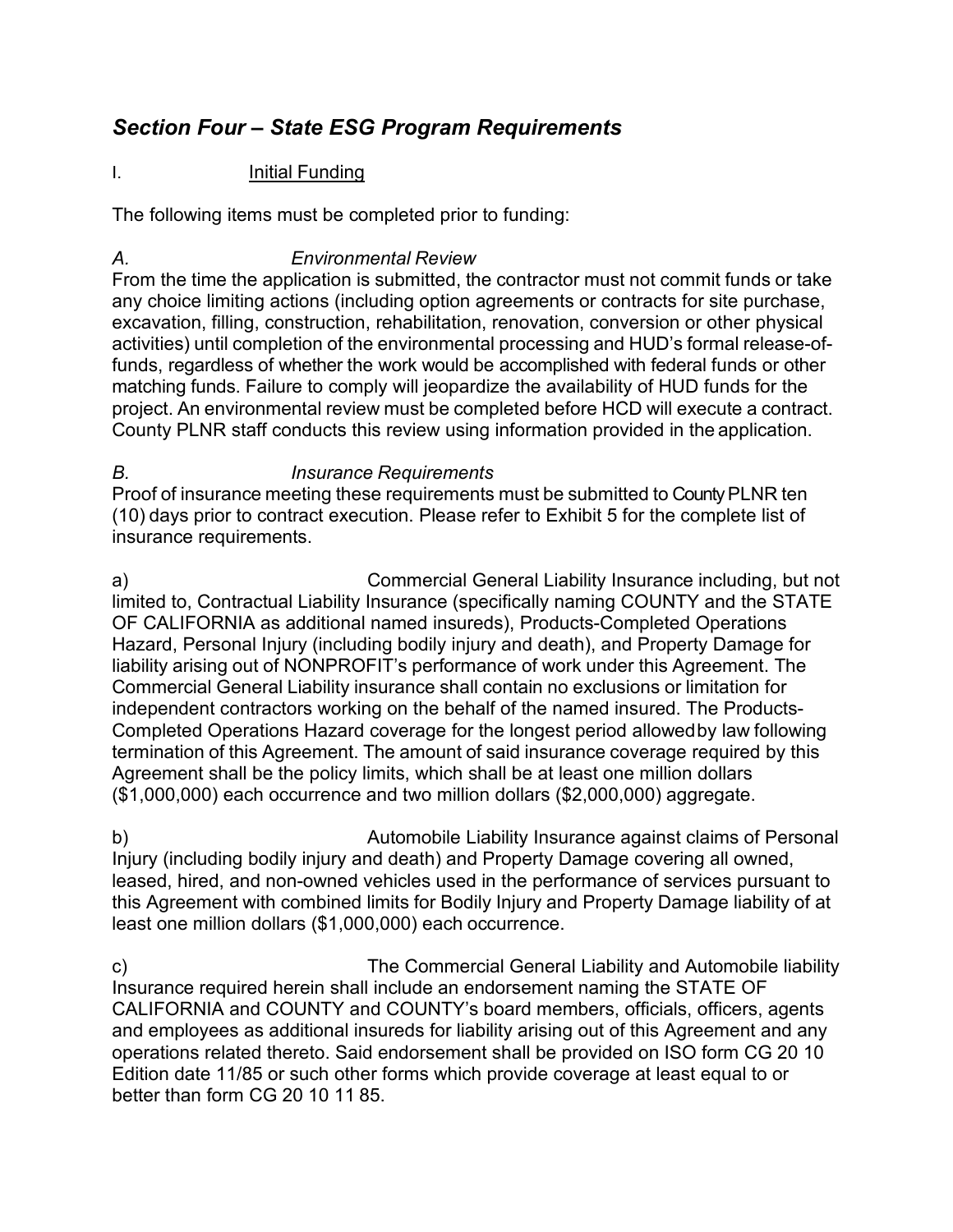d) Any self-insured retentions in excess of \$10,000 must be declared on the Certificate of Insurance or other documentation provided to COUNTY and must be approved by the COUNTY Risk Manager.

Depending on the contract scope of work, the requirement for Builders Risk on an All Risk basis and Contract Bonds may need to be included in the funding recipient's insurance coverage.

#### II. Implementation Requirements

### **Core Practices [\(25 CCR 8409](https://govt.westlaw.com/calregs/Document/I53153D4C91CC4E299A97467973BF1606?viewType=FullText&amp%3BoriginationContext=documenttoc&amp%3BtransitionType=CategoryPageItem&amp%3BcontextData=(sc.Default))**)

### *A. Use of Coordinated Entry*

Unless exempted by federal rules, all ESG-funded activities shall utilize the Coordinated Entry System established by the CoC in a manner that promotes the following:

Comprehensive and coordinated access to assistance regardless of where an individual or family is located in the CoC Service Area. Local systems should be easy to navigate and have protocols in place to ensure immediate access to assistance for people who are experiencing homelessness or most at-risk;and

Prioritized access to assistance for people with the most urgent and severe needs, including, but not limited to, survivors of domestic violence. ESG-funded activities shall seek to prioritize people who:

Are unsheltered and living in places not designed for humanhabitation;

Have experienced the longest amount of time homeless;

Have multiple and severe service needs that inhibit their ability to quickly identify and secure housing on their own; and

For Homelessness Prevention activities, people who are at greatest risk of becoming literally homeless without an intervention and are at greatest risk of experiencing a longer time in shelter or on the street should they become homeless.

### *B. "Housing First" Practices*

All ESG-assisted projects shall operate in a manner consistent with "housing first" practices as reflected in the CoC written standards and progressive engagement and assistance practices, including the following:

Ensuring low-barrier, easily accessible assistance to all people, including, but not limited to, people with no income or income history, and people with active substance abuse or mental health issues;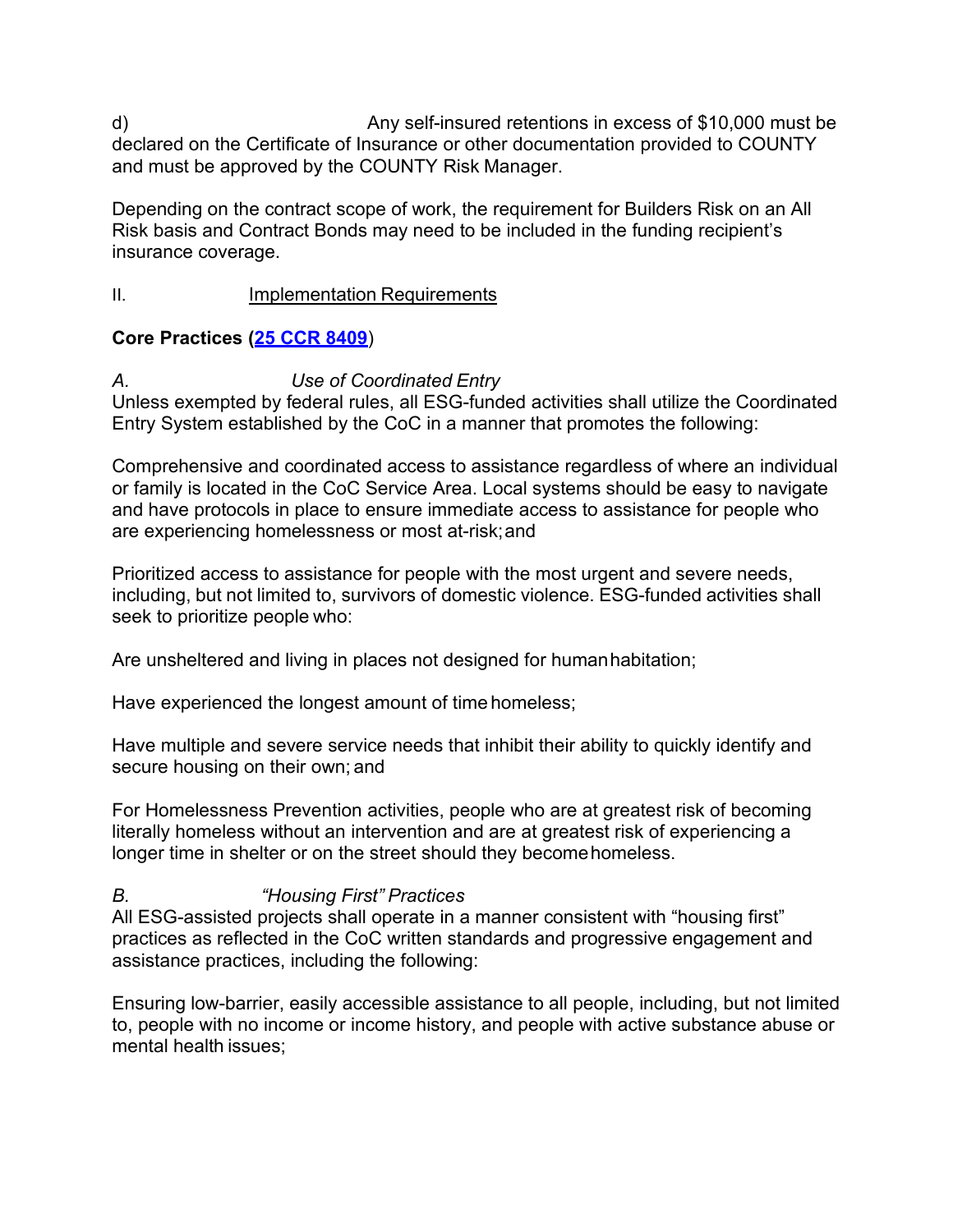Helping participants quickly identify and resolve barriers to obtaining and maintaining housing;

Seeking to quickly resolve the housing crisis before focusing on other non-housing related services;

Allowing participants to choose the services and housing that meets their needs, within practical and funding limitations;

Connecting participants to appropriate support and services available in the community that foster long-term housing stability; and

Offering financial assistance and supportive services in a manner which offers a minimum amount of assistance initially, adding more assistance over time if needed to quickly resolve the housing crisis by either ending homelessness, or avoiding an immediate return to literal homelessness or the imminent risk of literal homelessness. The type, duration, and amount of assistance offered shall be based on an individual assessment of the household, and the availability of other resources or support systems to resolve their housing crisis and stabilize them in housing.

#### *C. Written Standards*

Funded activities must operate consistent with written standards currently adopted by the CoC and applicable to all similar activities. In general, written standards address such things as policies and procedures for evaluating eligibility, for targeting and prioritizing services, for length and terms of assistance, for coordination among services, and for participation in HMIS. Consult the federal regulations for what should be addressed in written standards for each activity.

In addition, State regulations require that written standards reflect Core Practices in California Code of Regulations [Section 8409,](https://govt.westlaw.com/calregs/Document/I53153D4C91CC4E299A97467973BF1606?viewType=FullText&amp%3BoriginationContext=documenttoc&amp%3BtransitionType=CategoryPageItem&amp%3BcontextData=(sc.Default)) including:

Protocols for use of coordinated entry to promote comprehensive and coordinated access to assistance and prioritized access to assistance for people with the most urgent and severe need;

Use of "Housing First" and progressive engagement practices;and

Consistent program requirements governing decisions around type, duration, and amount of assistance provided if multiple Rapid Rehousing or Homelessness Prevention programs are operated within the same Service Area.

For additional detail and instruction, consult California Code of Regulations [Section](https://govt.westlaw.com/calregs/Document/I53153D4C91CC4E299A97467973BF1606?viewType=FullText&amp%3BoriginationContext=documenttoc&amp%3BtransitionType=CategoryPageItem&amp%3BcontextData=(sc.Default)) [8409.](https://govt.westlaw.com/calregs/Document/I53153D4C91CC4E299A97467973BF1606?viewType=FullText&amp%3BoriginationContext=documenttoc&amp%3BtransitionType=CategoryPageItem&amp%3BcontextData=(sc.Default))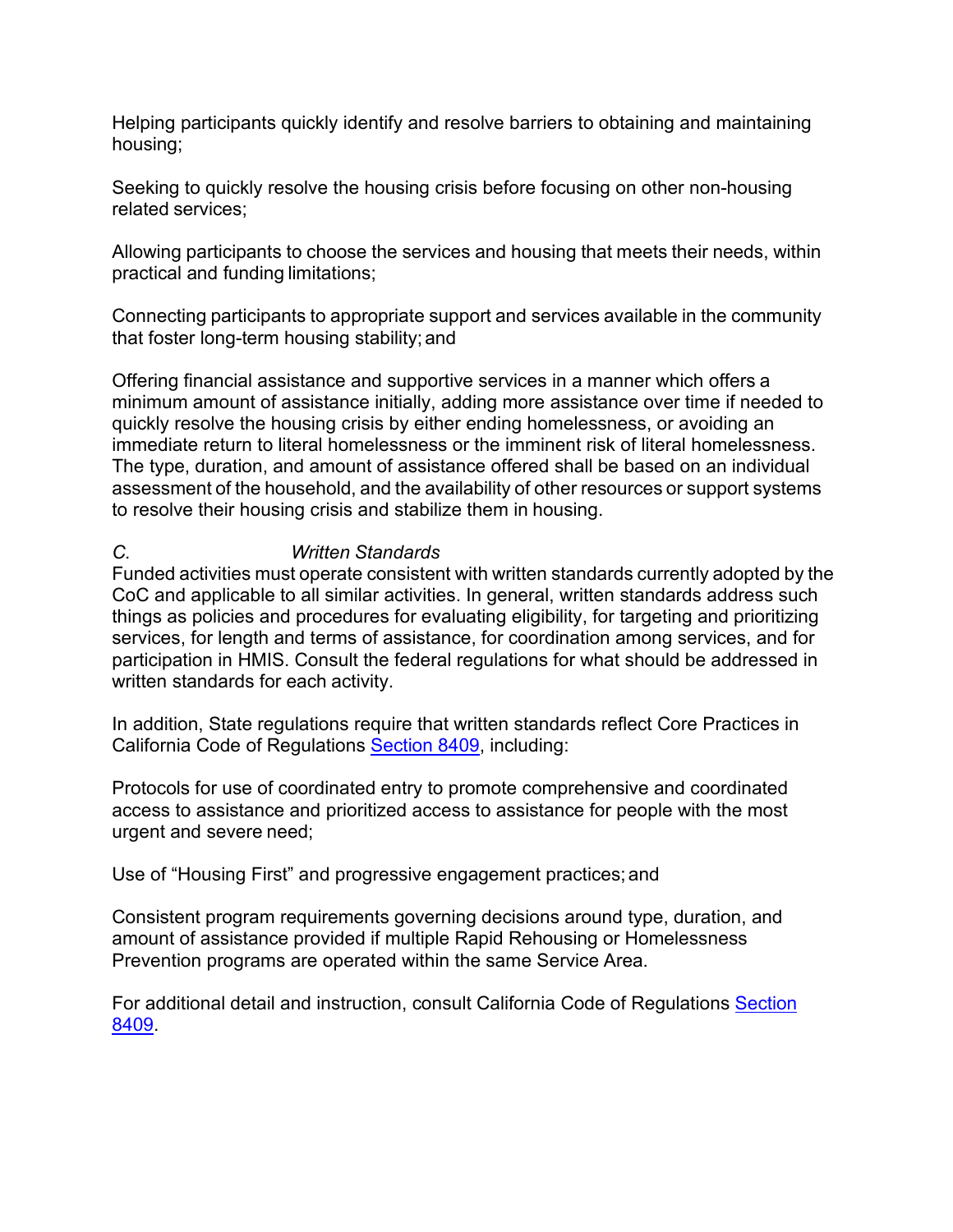Beginning in 2022, all applicants awarded funding for Homelessness Prevention are now required to develop and implement written policies and procedures that fully detail their ESG-HP program. At a minimum, the written policies and procedures must include the following content:

- a. Participant Triage
- b. Coordinated Entry Integration
- c. Participant Eligibility
- d. Suite of Services
- e. Staffing Patterns
- f. Termination and Appeals
- g. Other Requirements
- h. General Operations
- i. Approval

The State has developed a Homelessness Prevention Manual available at the ESG Webpage, Resources https://hcd.ca.gov/sites/default/files/2022-03/CA-HCD-ESG-Homelessness-Prevention-Manual.pdf

#### III. Ongoing Requirements

The following requirements must be met for continued funding:

### *A. Match Requirements*

[Section 576.201](http://www.ecfr.gov/cgi-bin/text-idx?SID=f85d0bab9faeb1a070af8cb64c5ca084&amp%3Bnode=pt24.3.576&amp%3Brgn=div5%23se24.3.576_1201) of ESG regulations requires a 100 percent (100%) funding match, however, to cover the match for County administrative costs, the match must be 103%. Subrecipients must match \$1.03 for each dollar of ESG funding provided by with funds from other public or private sources.

#### *B. Insurance Requirements*

Subrecipients must maintain insurance coverage as outlined above through the duration of the contract.

*C. Homeless Management of Information System Participation* Subrecipients will assure compliance with all HUD record-keeping provisions, including use of the HMIS for clients served by ESG-funded programs. The cost of complying with this requirement must be reflected in the project budget.

### *D. Recordkeeping*

Under ESG, subrecipients are also required to keep a record of clients who are screened and classified as ineligible. The ESG recordkeeping and reporting requirements state that for each individual and family determined ineligible to receive ESG assistance, the record must include documentation of the reason for that determination. (See  $24$  CFR §  $576.500(d)$ ).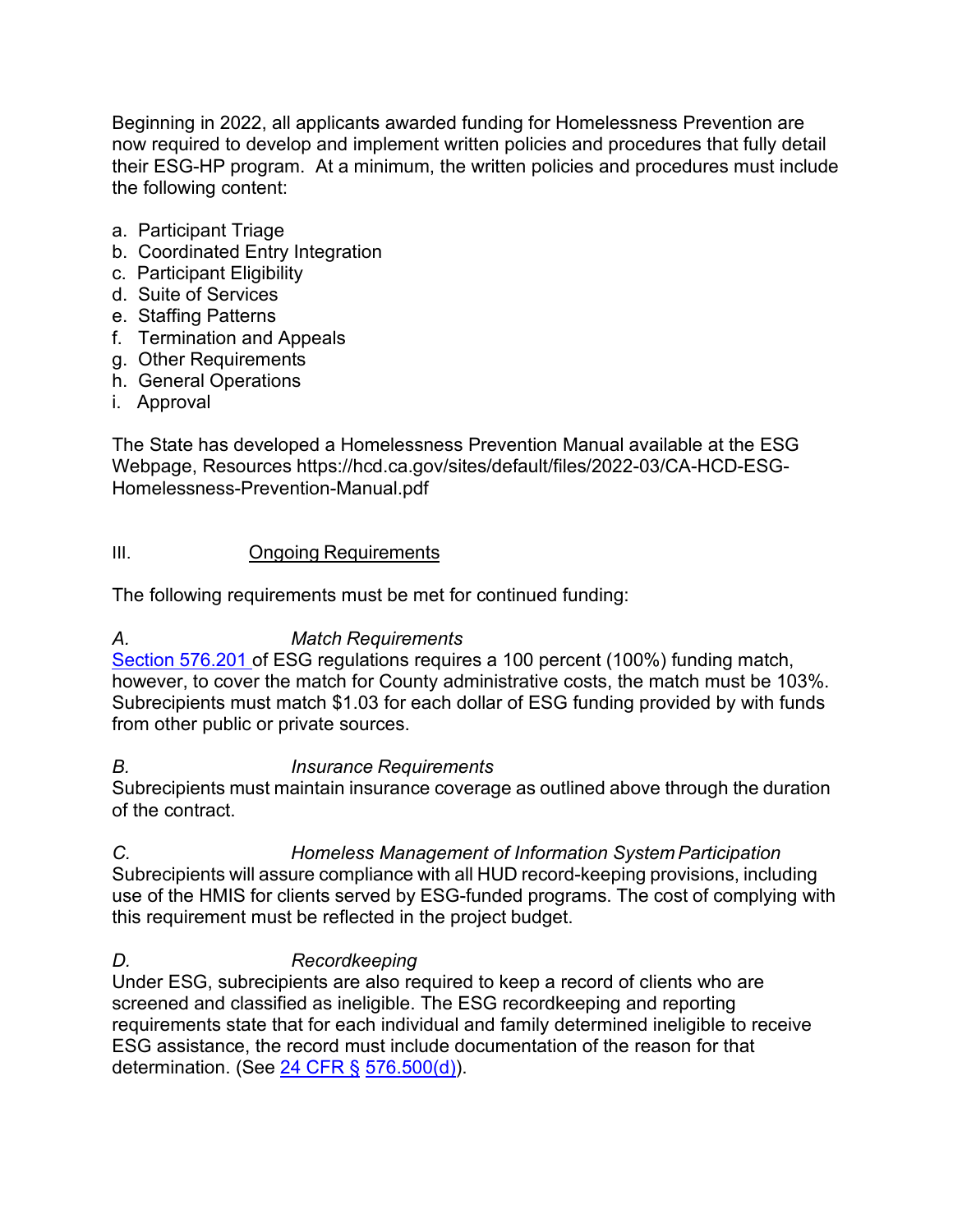#### IV. Administration and Monitoring

County PLNR is the Administrative Entity and primary monitoring agency for projects/programs awarded through this NOFA, with assistance provided by the CoC.

Note the following project funding conditions:

## *A. Grant Awards*

Under this NOFA, County PLNR will award ESG funds in the form of grants. It is estimated that it will take between two (2) to three (3) months before contract documents are executed. The actual time will vary according to the complexity of the approved project(s), environmental constraints, and contract negotiations.

## *B. Disbursement of Funds*

County PLNR distributes funds through a reimbursement program. Expenses incurred prior to the effective date of the executed contracts are not eligible for reimbursement. Billings for reimbursement must be submitted in accordance with contract specifications, including applicable Office of Management and Budget (OMB) Circulars and [2 CFR](http://www.ecfr.gov/cgi-bin/text-idx?SID=7a25b4895b6b08d487d3e4da8b89751d&amp%3Bmc=true&amp%3Bnode=pt2.1.200&amp%3Brgn=div5) 200.

### *C. Funding Reallocations*

ESG funds are subject to strict expenditure requirements. The County PLNR reserves the right to reallocate funds from one (1) approved project to another or to a new activity, or to cancel fund reservations at its discretion if projects are not performing satisfactorily (in the sole opinion of HCD) or if there are anticipated funds that will not be spent prior to fiscal year end.

## *D. Monitoring*

County PLNR reserves the right to monitor the program/project with assistance from the CoC for compliance with contract scope and ESG regulation compliance during the contract period.

| <b>Percentage of ESG Award</b><br>that must be expended | <b>Milestone Deadline</b>                 |
|---------------------------------------------------------|-------------------------------------------|
| 20%                                                     | 120 days after execution of<br>contract   |
| 50%                                                     | 180 days prior to expenditure<br>deadline |
| 80%                                                     | 60 days prior to expenditure<br>deadline  |

### *E. Expenditure Milestones*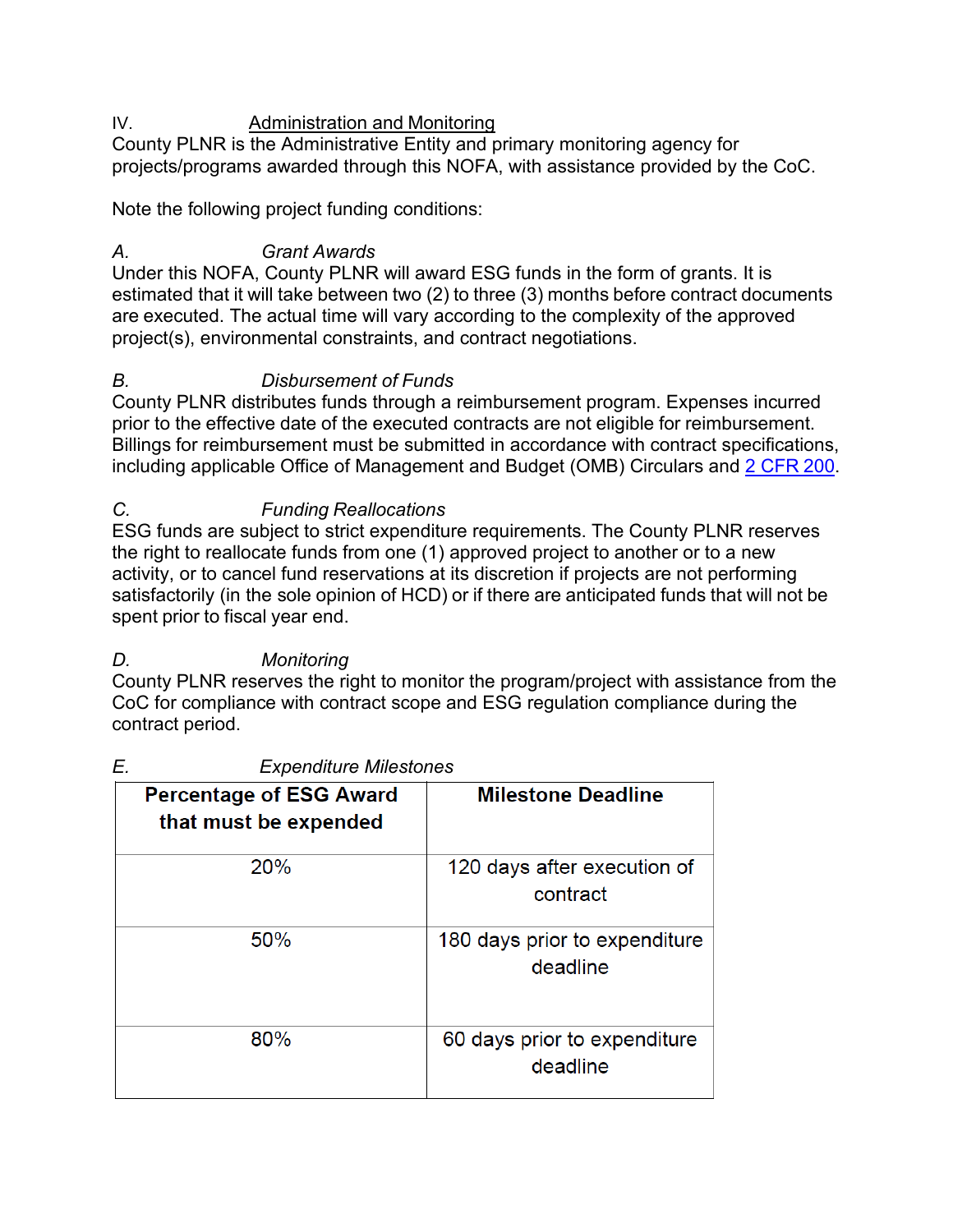## *Section Five – Proposal Evaluation*

| <b>PROJECT/PROGRAM PROPOSAL RANKING</b>                                                                                                                                                                                                                                                                                                                                                                                                                                                   | <b>Maximum</b><br><b>Points</b> |
|-------------------------------------------------------------------------------------------------------------------------------------------------------------------------------------------------------------------------------------------------------------------------------------------------------------------------------------------------------------------------------------------------------------------------------------------------------------------------------------------|---------------------------------|
| А.<br><b>Project Need</b>                                                                                                                                                                                                                                                                                                                                                                                                                                                                 | 30                              |
| 1. Target Population – Does the applicant describe why the proposed activity meets a high<br>need in the community? Is data from the PIT provided and used to explain the need for the<br>activity? Are the needs of the population or subpopulation described including how they are<br>accessed and how the challenges and barriers will be overcome? Is the applicant targeting<br>any subpopulations? If so, is the subpopulation targeting consistent with Core Practices?           | 15                              |
| 2. Geographic Area – Does the applicant clearly describe the location it will serve? Will the<br>project provide services to the entire CoC Service Area? Will the project provide more than<br>one (1) high-priority service to the CoC Service Area? Will the project have the ability to<br>deliver services to the Non-entitlement areas? Does the project benefit the needs of residents<br>in the unincorporated areas? Does the applicant describe outreach and access activities? | 10                              |
| 3.<br>Consolidated Plan - Does the applicant demonstrate how the proposal meets with the<br>5<br>priorities outlined in the County of Kern 2020-2025 Consolidated Plan?                                                                                                                                                                                                                                                                                                                   |                                 |
| <b>Project Description</b><br>В.                                                                                                                                                                                                                                                                                                                                                                                                                                                          | 30                              |
| 1.<br>Project Goals/Objectives/Activities – Does the applicant provide a complete description 15<br>of the program?                                                                                                                                                                                                                                                                                                                                                                       |                                 |
| 2.<br>Does the project benefit persons experiencing homelessness or at risk of<br>homelessness?                                                                                                                                                                                                                                                                                                                                                                                           | 10                              |
| 3.<br>Does the program/project align with one (1) or more Kern County Homeless                                                                                                                                                                                                                                                                                                                                                                                                            | 5                               |
| $\overline{\mathbf{c}}$ .<br><b>Experience, Management and Staffing</b>                                                                                                                                                                                                                                                                                                                                                                                                                   | 20                              |
| Agency/Program Experience - Does the applicant describe in detail the<br>1.<br>agency/program experience in developing, implementing and evaluating the proposed<br>project or comparable project? Does the applicant provide methods and performance<br>outcomes of participants for programs it currently administers?                                                                                                                                                                  | 10                              |
| 2. Government Contracts - Does the applicant have any experience with government<br>$\,$ contracts for similar projects? Have there been any corrective actions and were they resolved?<br>If none, does the applicant have other contracts for similar projects?                                                                                                                                                                                                                         | 3                               |
| Core Practice- Does the applicant adequately meet or will meet the core practice<br>З.<br>3<br>requirements?                                                                                                                                                                                                                                                                                                                                                                              |                                 |
| Collaboration- Is the applicant an active participant in the CoC?<br>4.                                                                                                                                                                                                                                                                                                                                                                                                                   | 2                               |
| 5. Organizational/Staffing Chart – Did the applicant include an organizational/staffing chart?<br>Does the chart illustrate organizational management, authority, and responsibility? Does the<br>chart identify program staff (including title and FTE) and demonstrate the lines of<br>accountability and reporting responsibility for the proposed project?                                                                                                                            |                                 |
| $6.$ Position Descriptions $-$ Does the applicant provide position descriptions for the proposed<br>staffing of the project? Do the position descriptions reflect the proposed project? Does the<br>applicant provide a résumé for the Executive Director/Chief Executive Officer? Does the<br>résumé demonstrate capacity/experience to support the project?                                                                                                                             |                                 |
| D.<br><b>Fiscal Capacity</b>                                                                                                                                                                                                                                                                                                                                                                                                                                                              | 20                              |
| 1.<br>Match – Does the applicant provide evidence of at least 103% Match?                                                                                                                                                                                                                                                                                                                                                                                                                 | 5                               |
| 2. Audited Financials – Does the applicant provide last two (2) fiscal years' Audited Financial<br>Statements of the entire organization with the applicable notes, Independent Auditor's Report<br>on Compliance and Internal Control over Financial Reporting based on an Audit of the<br>Financial Statements in Accordance with Government Accounting Standards and<br>Independent Auditor's Statement of Findings and Questioned costs?                                              | 5                               |
| 3 ESG Cost Allocation Plan – Does the applicant provide a detailed cost allocation plan that<br>clearly demonstrates how direct and indirect costs are shared between the project and other<br>agency projects? Is it consistent with 2 CFR 200?<br>Е.                                                                                                                                                                                                                                    | 10<br>100                       |
| <b>Total</b>                                                                                                                                                                                                                                                                                                                                                                                                                                                                              |                                 |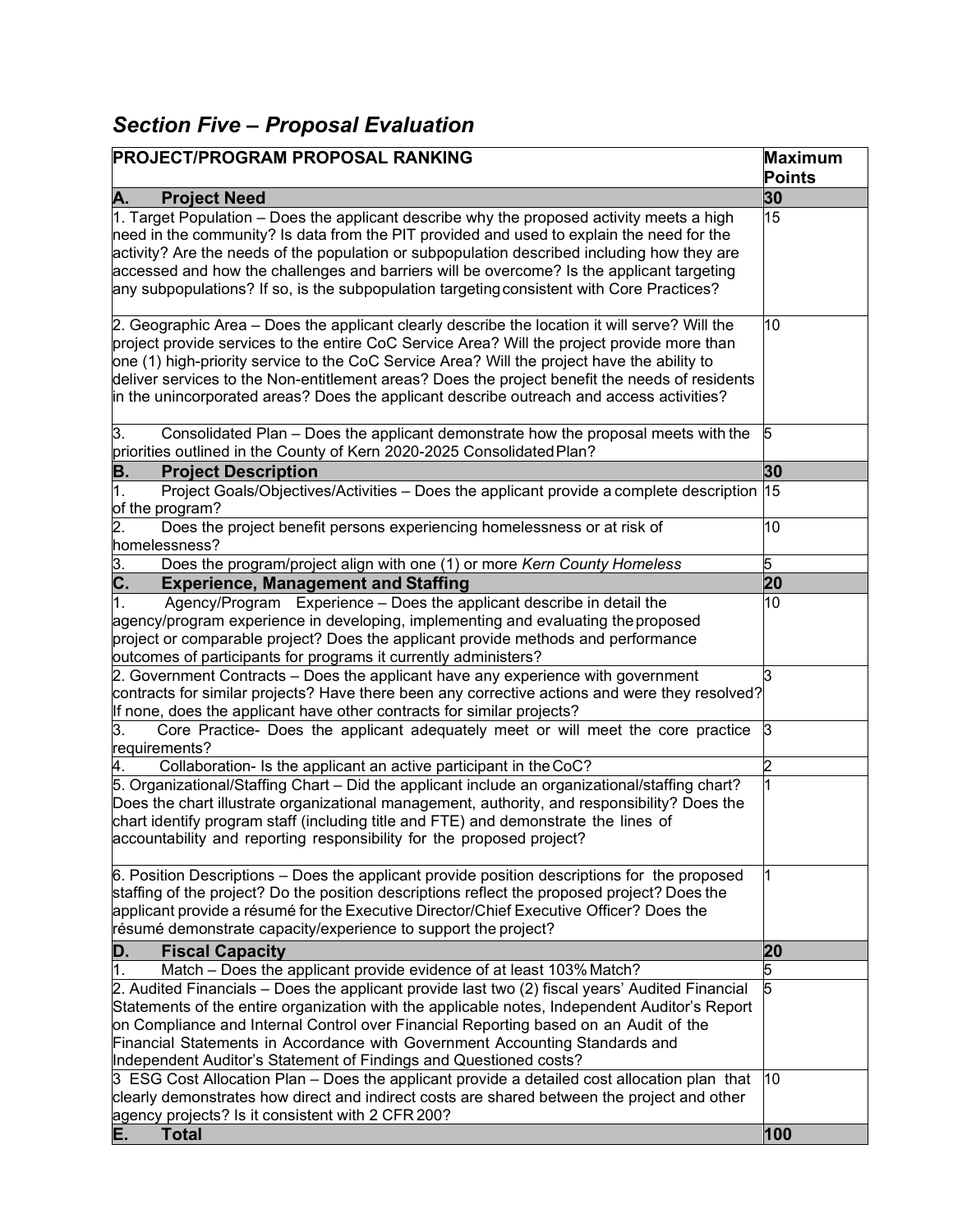## *Section Six – Application*

Attachment A - Board Resolution Attachment B - Articles of Incorporation and By-Laws Attachment C - Audited Financial Statements Attachment D - Evidence of Funding Commitments Attachment E - Cost Allocation Plan Attachment F - Position Descriptions Attachment G - Project/Program Description Attachment H - Core Practice Table Attachment I - Organizational/Staffing Chart Attachment J - ESG Program Budget

Project Title: 2022 State ESG

Provide a brief description of the project proposal:

Street Outreach \$ Emergency Shelter \$ Rapid Re-Housing \$ Homelessness Prevention \$ HMIS \$ Total Funds Requested \$

Legal Name of Applicant: DBA: Tax ID Number (EIN): DUNS No. (9 digits):

Print Name of Authorized Official:

Contact Person:

Contact Person's Title:

Organization Address:

Phone: Email: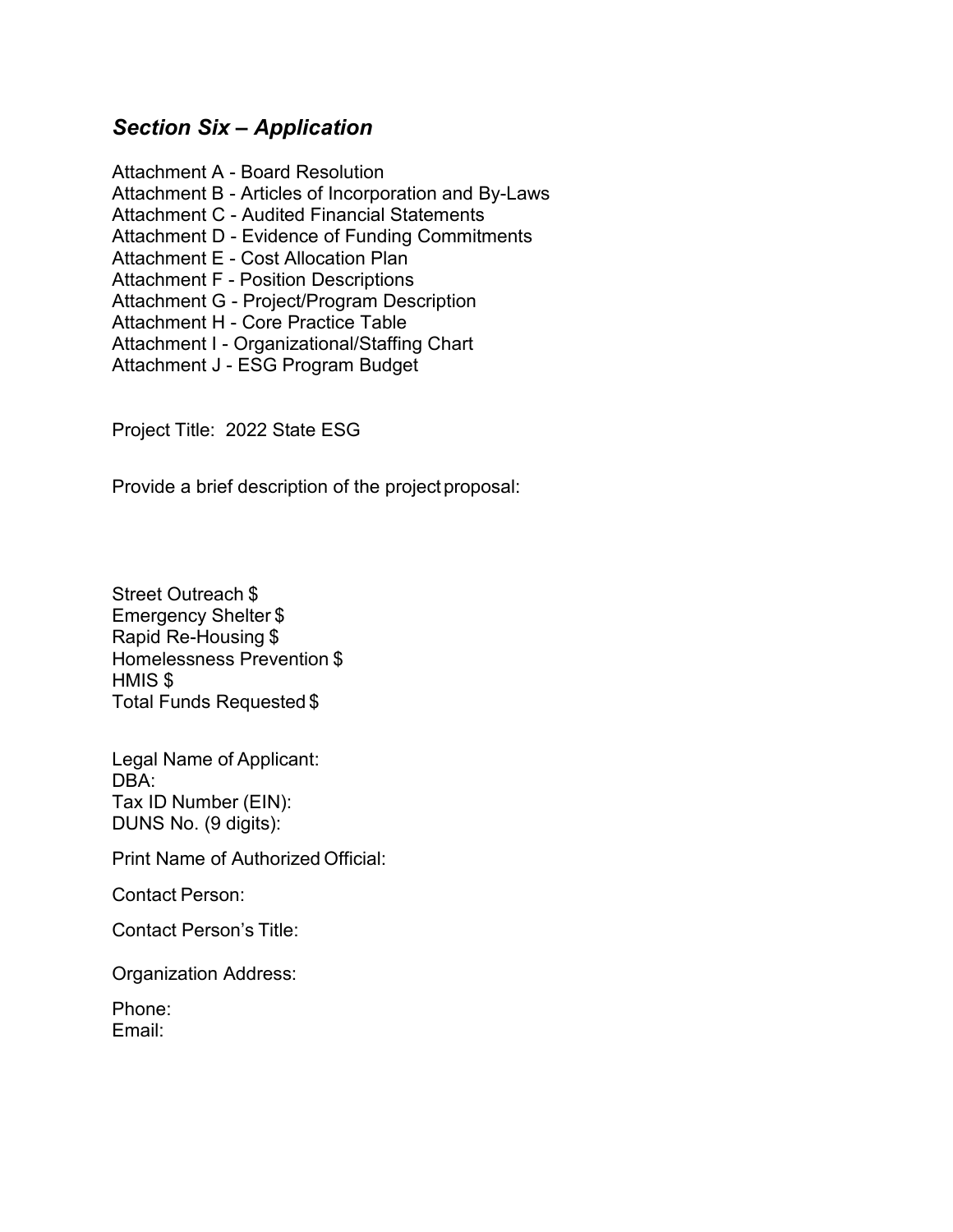#### ORGANIZATIONAL STATUS (Check all that apply):

☐Yes ☐No Non-Profit Organization

☐Yes ☐No Government/Public Entity

☐Yes ☐No Faith-Based

☐Yes ☐No Does your organization expend \$750,000 or more a year in federal funds?

☐Yes ☐No Is your organization an existing or past recipient of ESG funding?

Check all the following service areas to be met by the proposedproject: □Homeless Services☐Senior Services☐Job/Education Training □Homelessness Prevention☐Emergency Food Asst.☐General Low-Mod Income □Serves Physically/Mentally Disabled☐Serves Victims of Domestic Violence □Other

Check all ESG services by eligible activity type to be met by proposedproject:

#### **Street Outreach (***specify below***):**

□Engagement☐Case Management☐Emergency Health Services □Emergency Mental Health Care☐Client Transportation☐Services for Special Populations

#### **Emergency Shelter (***specify below):*

□Child Care☐Case Management☐Education Services □Job Skills Training☐Legal Services☐Life Skills Training □Employment Assistance☐Client Transportation☐Services for Special Populations □Outpatient Health Services ☐Mental Health Services☐Substance Abuse Treatment Services

#### **Rapid Re-Housing (***specify below):*

□Rental Application Fees☐Security Deposits☐Last Month's Rent☐Utility Deposits □Utility Payments☐Moving Costs☐Short-Term Rental Asst.☐Credit Repair □Payment of Rental Arrears ☐Legal Services☐Medium-Term Rental Asst.☐Mediation □Housing Search/Placement □Housing Stability Case Management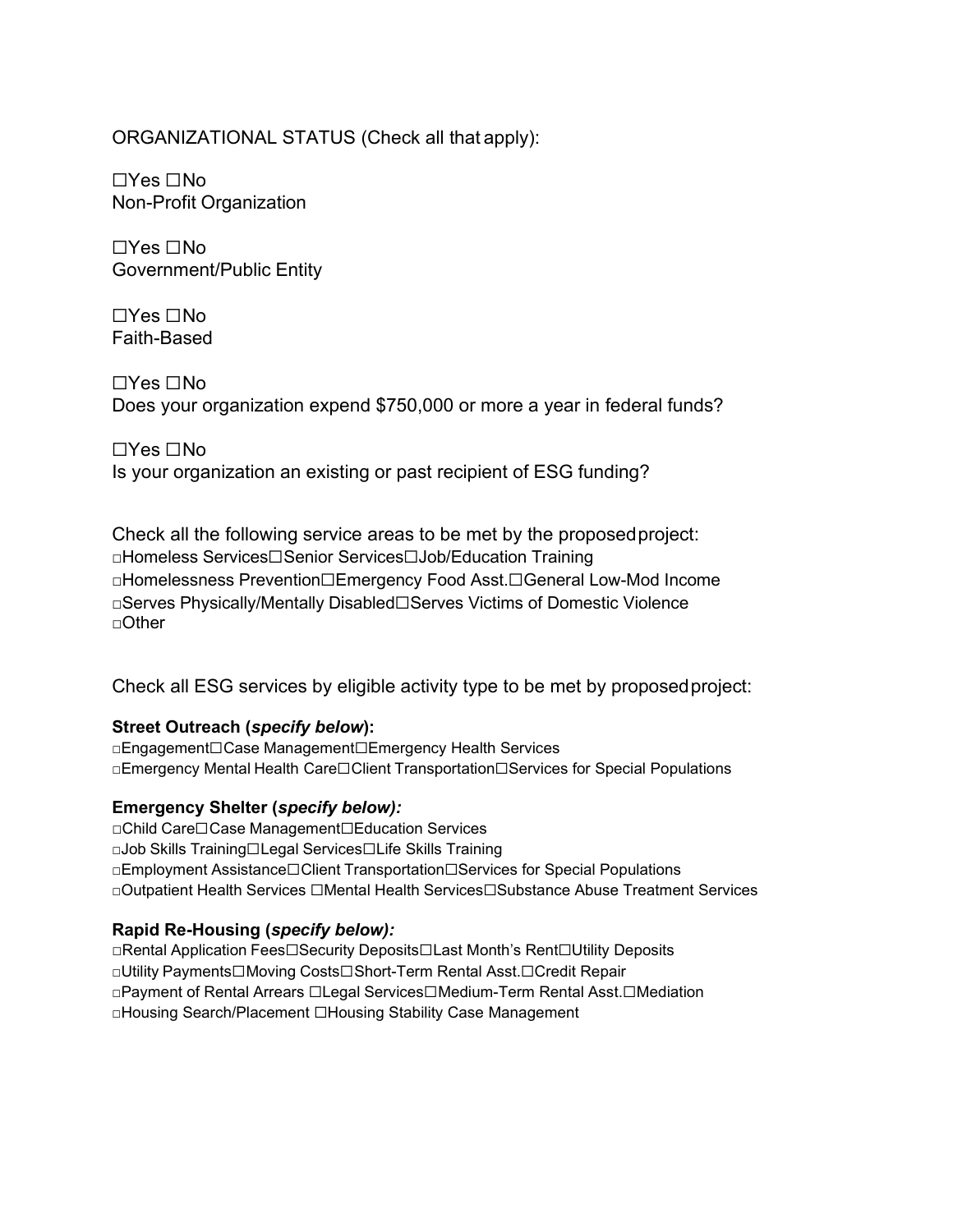Project Description

- 1. Provide a complete description of the project/program. Include overall goals, specific objectives to be met, activities to be undertaken, and how program outcomes will be measured.
- 2. Describe how the project/program benefit persons experiencing homelessness or at risk of homelessness.
- 3. Describe how the project/program aligns with one or more of the Bakersfield Kern Regional Homeless Collaborative objectives.

#### Project Need

Target Population – Describe why the proposed activity meets a high need in your community. Provide data from the most recent PIT and explain how the data supports your analysis of need for the proposed activity. Describe the population(s) your activity will serve, and what the need is for that population(s) to be served relative to others. Describe how you will address the needs of the population including how the challenges and barriers they face will be overcome. If the program is targeting subpopulation(s), explain why they need targeting. Describe how the target population or subpopulation are accessed and if the subpopulation targeting is consistent with Core Practices (State Regulations [8408 a](https://govt.westlaw.com/calregs/Document/I041D944BC0924F36AEEF6C3420EE59D6?originationContext=Search%2BResult&amp%3BlistSource=Search&amp%3BviewType=FullText&amp%3BnavigationPath=Search%2fv3%2fsearch%2fresults%2fnavigation%2fi0ad70f760000015530f7f53034164737%3fstartIndex%3d1%26Nav%3dREGULATION_PUBLICVIEW%26contextData%3d(sc.Default)&amp%3Brank=2&amp%3Blist=REGULATION_PUBLICVIEW&amp%3BtransitionType=SearchItem&amp%3BcontextData=(sc.Search)&amp%3Bt_T2=8408&amp%3Bt_S1=CA%2BADC%2Bs)nd [8409\)](https://govt.westlaw.com/calregs/Document/I53153D4C91CC4E299A97467973BF1606?originationContext=Search%2BResult&amp%3BlistSource=Search&amp%3BviewType=FullText&amp%3BnavigationPath=Search%2fv3%2fsearch%2fresults%2fnavigation%2fi0ad70f760000015530f8ea2c3416473e%3fstartIndex%3d1%26Nav%3dREGULATION_PUBLICVIEW%26contextData%3d(sc.Default)&amp%3Brank=2&amp%3Blist=REGULATION_PUBLICVIEW&amp%3BtransitionType=SearchItem&amp%3BcontextData=(sc.Search)&amp%3Bt_T2=8409&amp%3Bt_S1=CA%2BADC%2Bs).

25 CCR 8408(e) prohibits subpopulation targeting with ESG funds in Homelessness Prevention (HP) and Rapid Re-Housing (RRH) programs except if documentation of both of the following is provided to HCD prior to the award of funds for these activities:

- Evidence of an unmet need for these activities for the subpopulation proposed for targeting; and
- Evidence of existing funding in the CoC Service Area for programs that address the needs of the excluded populations for these activities.

GeographicArea – Describe the characteristics of the population to be served (e.g. youth, seniors, persons with disabilities, etc.) and the geographic area to be benefited. Describe how your agency will facilitate outreach and access to the geographic area to be served. It is important to also attach a map showing the project location and draw a line on the map outlining the boundaries of the geographic area served.

Consolidated Plan – Describe how your project is consistent with the priorities outlined in the County of Kern 2020-2025 Consolidated Plan. Identify which of the Consolidated Plans goal(s) and objective(s) your project will help accomplish. Identify which special needs and disabled population(s) will be served in accordance with the Consolidated Plan.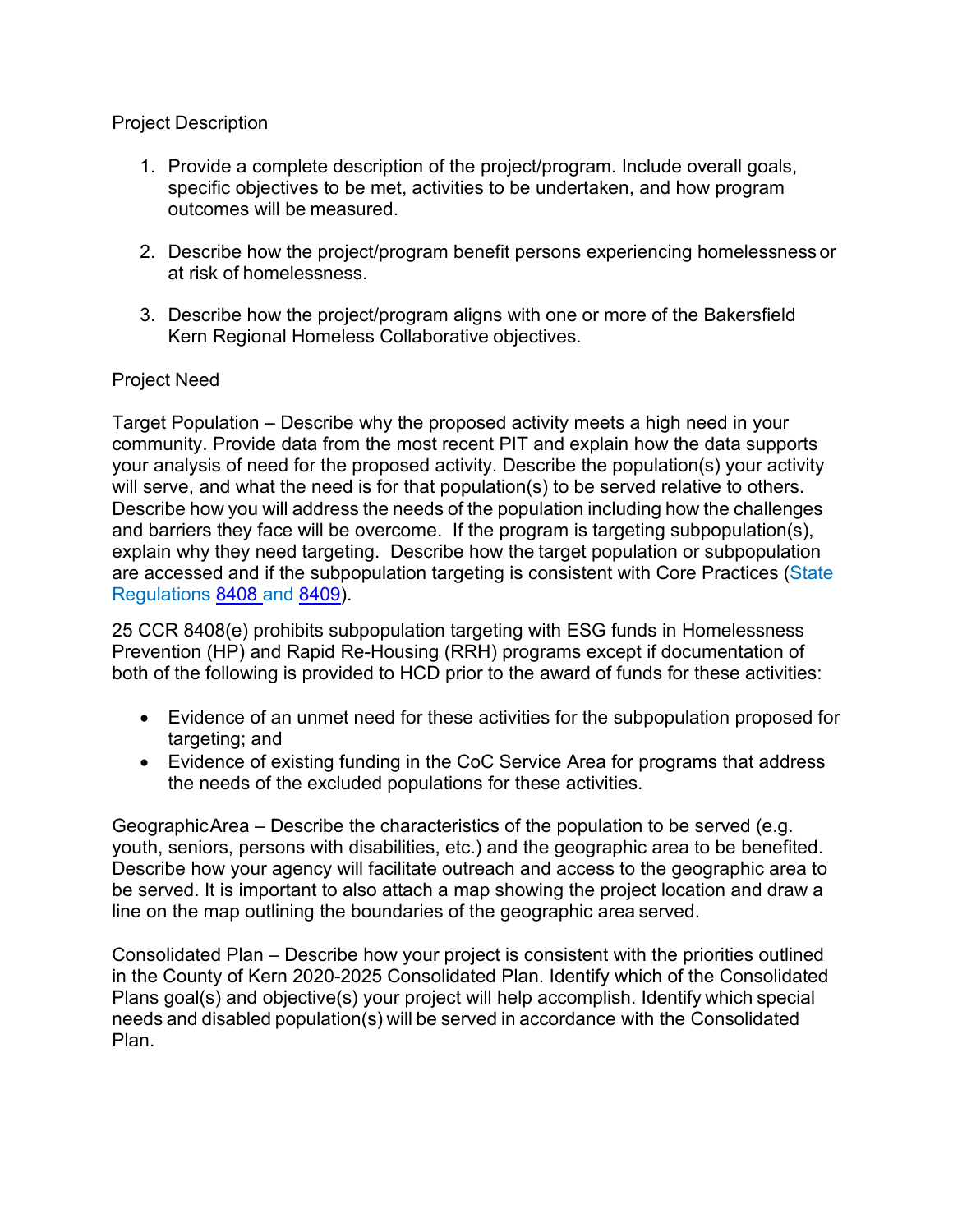#### PROJECTED OUTCOMES

| Provide the projected performance data for each ESG activity. Emergency Shelter projects should provide the performance data in both Chart A and B.                                                                                                                                                                                |                              |                |                            |  |  |
|------------------------------------------------------------------------------------------------------------------------------------------------------------------------------------------------------------------------------------------------------------------------------------------------------------------------------------|------------------------------|----------------|----------------------------|--|--|
|                                                                                                                                                                                                                                                                                                                                    |                              | <b>Chart A</b> |                            |  |  |
| <b>Activity</b>                                                                                                                                                                                                                                                                                                                    | <b>Projected Number of</b>   |                | <b>Projected Number of</b> |  |  |
|                                                                                                                                                                                                                                                                                                                                    | <b>Persons Served</b>        |                | <b>Households Served</b>   |  |  |
| <b>Emergency Shelter</b>                                                                                                                                                                                                                                                                                                           |                              |                |                            |  |  |
| <b>Street Outreach</b>                                                                                                                                                                                                                                                                                                             |                              |                |                            |  |  |
| <b>Homelessness Prevention</b>                                                                                                                                                                                                                                                                                                     |                              |                |                            |  |  |
| Rapid Rehousing                                                                                                                                                                                                                                                                                                                    |                              |                |                            |  |  |
|                                                                                                                                                                                                                                                                                                                                    |                              | <b>Chart B</b> |                            |  |  |
|                                                                                                                                                                                                                                                                                                                                    | <b>Total Number of Cribs</b> |                |                            |  |  |
|                                                                                                                                                                                                                                                                                                                                    | <b>Total Number of Beds</b>  |                |                            |  |  |
|                                                                                                                                                                                                                                                                                                                                    | <b>Total Bed Capacity</b>    |                | $\Omega$                   |  |  |
| Household: A household is defined as an individual or a family that will be served during the duration of the grant. For projects that serve single individuals, the<br>household is the same as the individual. For projects that serve couples, families with children, and other multi-person households, the household outcome |                              |                |                            |  |  |

#### APPLICANT EXPERIENCE

should be based on the head of household.

Attach pages as necessary to describe the following:

Describe in detail the organization's experience in developing, implementing, and evaluating the proposed project or comparable projects. Provide methods for generating programs currently being administered and the performance outcomes of current participants.

Describe in detail the organization's experience with government contracts including any corrective action that may have been taken.

Describe your agency's participation in the CoC including voting eligibility, number of meetings attended, and any sub-committees.

Complete the applicable Core Practice Table (Exhibit 4) for the primary activity being requested in this application.

Provide a complete organizational/staffing chart that illustrates organizational management, authority, and responsibility. Identify program staff (including title and FTE) and demonstrate the lines of accountability and reporting responsibility for the proposed project.

Describe position descriptions for the proposed staffing of the project and include resume of staff and consultants assigned to the project including the Executive Director/Chief Executive Officer.

#### FISCAL CAPACITY

Provide evidence of at least 103% match. In accordance with 24 CFR § [576.51,](https://www.gpo.gov/fdsys/granule/CFR-2008-title24-vol3/CFR-2008-title24-vol3-sec576-51/content-detail.html) all agencies awarded ESG funds, must provide evidence of 100% match funds with each Request for Funds. An additional 3% match is required to match County administrative costs. Matching contributions may be obtained from any source, including Federal sources other than the ESG program, as well as state, local, and private sources. To meet the matching requirement, the matching contributions must meet the following criteria: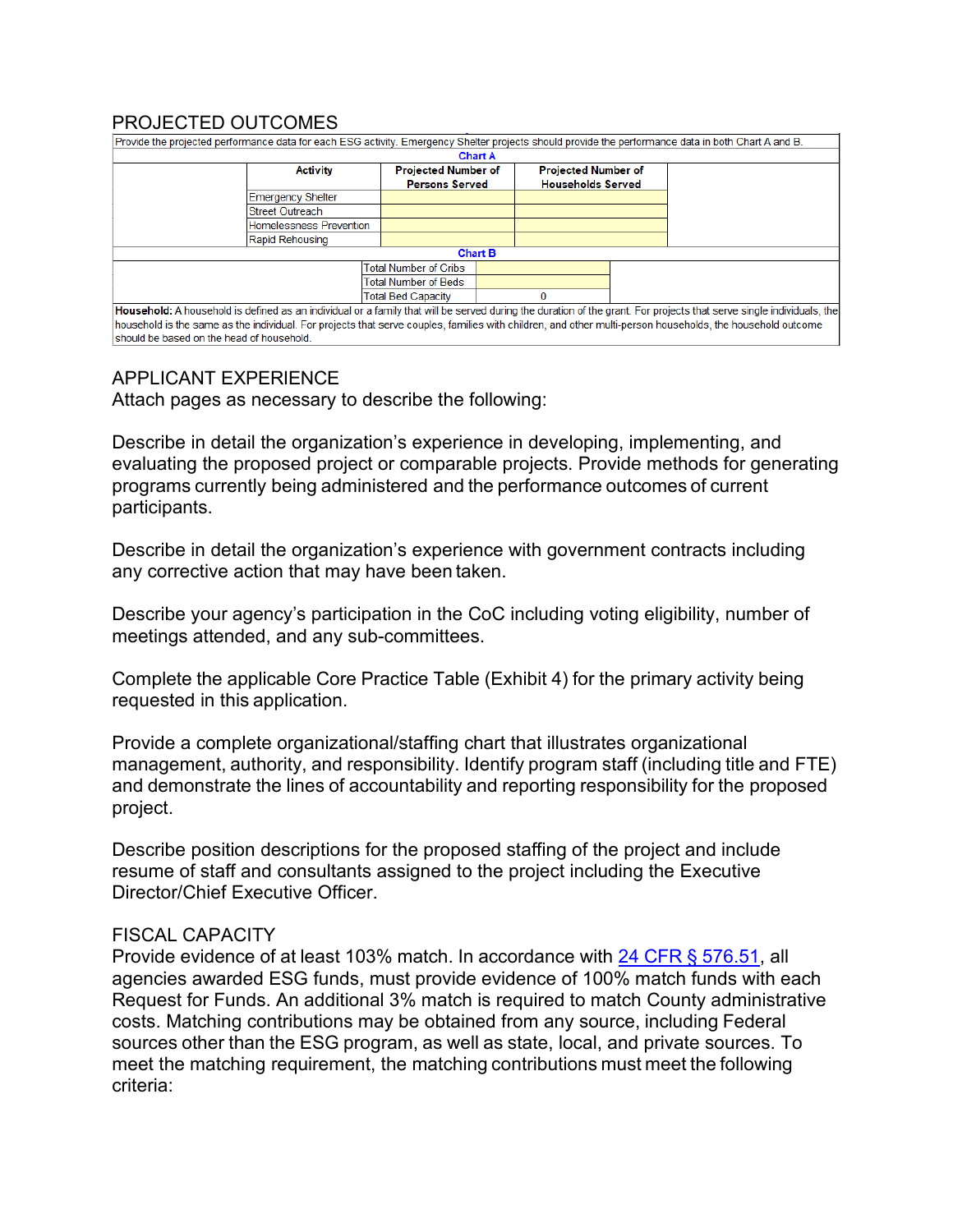1. The recipient must ensure the laws governing any funds to be used as matching contributions do not prohibit those funds from being used to match ESG funds.

2. If ESG funds are used to satisfy the matching requirements of another Federal program, then funding from that program may not be used to satisfy the matching requirements under this section.

3. Contributions used to match a previous ESG grant may not be used to match a subsequent ESG grant.

4. Proof of match funds must be provided prior to the signing of the grant agreement.

5. Cash match contributions must be expended within the expenditure deadline in [§576.203.](http://www.ecfr.gov/cgi-bin/text-idx?SID=f85d0bab9faeb1a070af8cb64c5ca084&amp%3Bnode=pt24.3.576&amp%3Brgn=div5%23se24.3.576_1203)

6. Non-cash contributions must be made within the expenditure deadline in [§576.203.](http://www.ecfr.gov/cgi-bin/text-idx?SID=f85d0bab9faeb1a070af8cb64c5ca084&amp%3Bnode=pt24.3.576&amp%3Brgn=div5%23se24.3.576_1203) *Non-cash contributions* are the value of any real property, equipment, goods, or services contributed to the sub-recipient's ESG program. To determine the value of any donated material or building, or of any lease, the recipient must use a method reasonably calculated and approved by County PLNR to establish the fair market value.

Provide last two (2) fiscal years' Audited Financial Statements of the entire organization with the applicable notes, Independent Auditor's Report on Compliance and Internal Control over Financial Reporting based on an Audit of the Financial Statements in Accordance with Government Accounting Standards and Independent Auditor's Statement of Findings and Questioned Costs.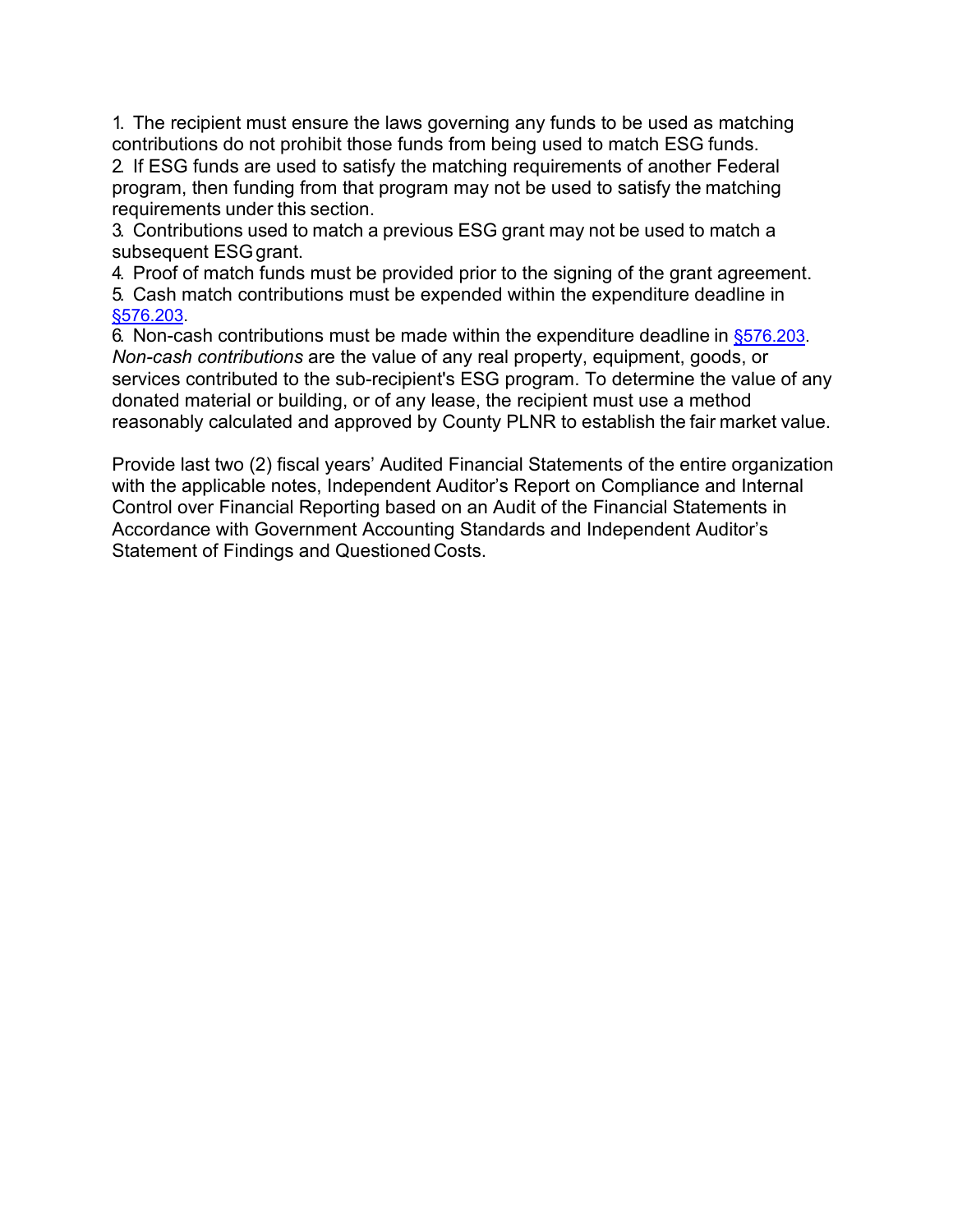| <b>Fiscal</b><br>Years                 | <b>Allocation</b> | <b>Expended</b> | Goal for #<br>Served | <b>Actual #</b><br><b>Served</b> | <b>Project Name/</b><br><b>Description</b> |
|----------------------------------------|-------------------|-----------------|----------------------|----------------------------------|--------------------------------------------|
| 2017-2018                              | l\$               | \$              |                      |                                  |                                            |
| <b>ESG</b><br>$\overline{\phantom{a}}$ |                   |                 |                      |                                  |                                            |
| CDBG □                                 |                   |                 |                      |                                  |                                            |
| 2018-2019                              | \$                | \$              |                      |                                  |                                            |
| <b>ESG</b><br>$\Box$                   |                   |                 |                      |                                  |                                            |
| CDBG □                                 |                   |                 |                      |                                  |                                            |
| 2019-2020                              | \$                | \$              |                      |                                  |                                            |
| ESG O                                  |                   |                 |                      |                                  |                                            |
| CDBG □                                 |                   |                 |                      |                                  |                                            |
| 2020-2021                              | I\$               | \$              |                      |                                  |                                            |
| <b>ESG</b><br>$\Box$                   |                   |                 |                      |                                  |                                            |
| CDBG □                                 |                   |                 |                      |                                  |                                            |

Has the proposed project been previously funded by any ESG or Community Development Block Grant (CDBG) funds?

Yes No No N/A- New Program

If yes, please indicate the award year, allocation, expended amount, servicegoal/actual, and project name/description in the above table.

#### CERTIFICATIONS & SIGNATURE

COMPLIANCE WITH DRUG-FREE WORKPLACE REQUIREMENTS

The undersigned acknowledges and certifies that the employees to be engaged in the performance of this grant at the Place or Places of Performance, hereinafter defined, will comply with the Drug-Free Workplace Act of 1988. The agency also agrees to obtain signed certifications by each employee and new hire that certifies that the employee will comply with the Act, and the agency will maintain these certifications on file and make them available for review pursuant to the terms and conditions relative to record keeping and monitoring, as will be defined in the resolution governing any future grant awards.

#### COMPLIANCE WITH OTHER FEDERAL AND STATE REQUIREMENTS

The undersigned acknowledges and certifies that the organization will comply with all applicable State and Federal requirements as reflected in 24 CFR Part [576.404,](http://www.ecfr.gov/cgi-bin/text-idx?SID=f85d0bab9faeb1a070af8cb64c5ca084&amp%3Bnode=pt24.3.576&amp%3Brgn=div5%23se24.3.576_1404) [576.406,](http://www.ecfr.gov/cgi-bin/text-idx?SID=f85d0bab9faeb1a070af8cb64c5ca084&amp%3Bnode=pt24.3.576&amp%3Brgn=div5%23se24.3.576_1406) [576.407,](http://www.ecfr.gov/cgi-bin/text-idx?SID=f85d0bab9faeb1a070af8cb64c5ca084&amp%3Bnode=pt24.3.576&amp%3Brgn=div5%23se24.3.576_1407) and [576.408](http://www.ecfr.gov/cgi-bin/text-idx?SID=f85d0bab9faeb1a070af8cb64c5ca084&amp%3Bnode=pt24.3.576&amp%3Brgn=div5%23se24.3.576_1408) regarding the following: Conflict of Interest; Lobbying Requirements, Uniform Administrative Requirements; Procurement of Recovered Materials; Displacement, Relocation and Acquisition; and Relocation Assistance for Displaced Persons.

In addition the undersigned acknowledges and certifies that the organization prohibits discrimination accordance with Title VI of the Civil Rights Act of 1964.

It is further certified that this organization has reviewed its projects, programs, and services for compliance with all applicable regulations contained in Section 504 of the Rehabilitation of 1973, as amended, and the Americans with Disabilities Act of 1990.

#### CONFIDENTIALITY REQUIREMENTS

The undersigned certifies that the organization will adopt policies and procedures which meet at least the minimum standards for protecting the confidentiality of information as set forth in the State and Federal ESG requirements as reflected in 24 CFR Part [576.500.](http://www.ecfr.gov/cgi-bin/text-idx?SID=f85d0bab9faeb1a070af8cb64c5ca084&amp%3Bnode=pt24.3.576&amp%3Brgn=div5%23se24.3.576_1500)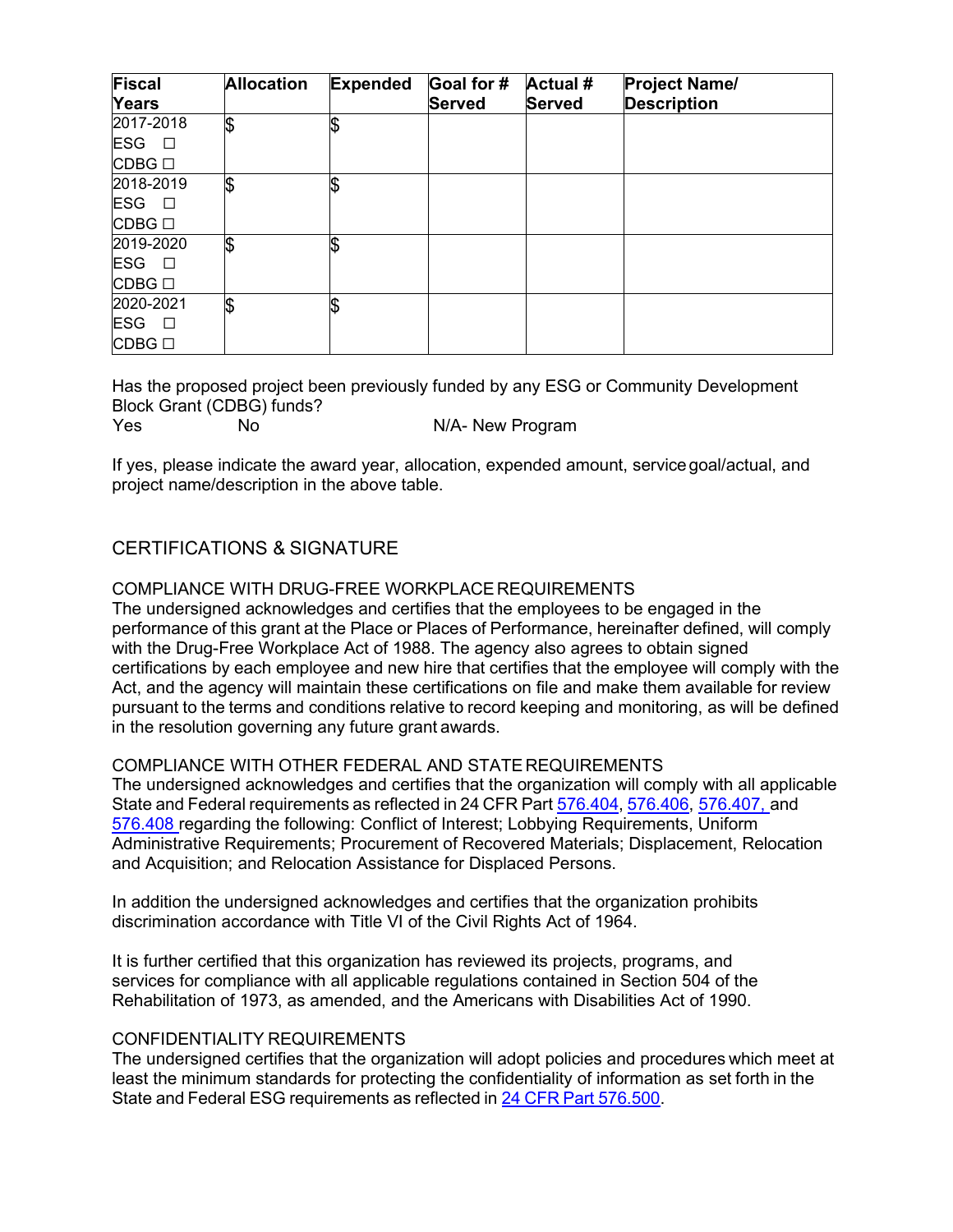#### CERTIFICATION OF HOMELESS MANAGEMENT INFORMATION SYSTEMS(HMIS) PARTICIPATION REQUIREMENTS

The undersigned acknowledges and certifies that the organization will participate in the congressionally mandated HMIS database system that has been implemented by the CoC. It is further certified that this organization agrees to comply with Federal Register 4848-N-02, which states that recipients of McKinney-Vento HUD funds, including the ESG program, must provide certain data on homeless clients served through a centralized HMIS database. The organization understands that they will be contacted by the HMIS System Administrator to secure licenses, software and training for this database. The undersigned understands that participation in the HMIS database system will be at their own cost in order to meet this mandated requirement. (Note: Domestic Violence shelters will not be required to participate in the HMIS database system but must agree to enter client data into a comparable database as required by [24 CFR](http://www.ecfr.gov/cgi-bin/text-idx?SID=f85d0bab9faeb1a070af8cb64c5ca084&amp%3Bnode=pt24.3.576&amp%3Brgn=div5)  Part [576.](http://www.ecfr.gov/cgi-bin/text-idx?SID=f85d0bab9faeb1a070af8cb64c5ca084&amp%3Bnode=pt24.3.576&amp%3Brgn=div5))

#### DISCHARGE PLANNING

Local governments receiving ESG funds must make every effort to develop, to the maximum extent practicable and where appropriate, practices and protocols to insure that publicly funded institutions, such as health care facilities, foster care and other jails/corrections programs located in the local government's jurisdiction do not discharge persons to the streets or otherwise result in homelessness for this vulnerable population.

#### PERFORMANCE STANDARDS

The undersigned acknowledges and certifies that programs and services funded through the ESG program will be designed to assist the local CoC and County PLNR in meeting performance outcomes adopted by the CoC. The undersigned further understands that performance objectives, outcomes and measures will be used to demonstrate how activities funded with the ESG program are helping local CoC to meet their goals. The undersigned also agrees to provide County PLNR and the local CoC copies of reports obtained from HMIS which will be used to determine whether or not the agency is meeting objectives, and will provide completed Quarterly and Annual Reports to County PLNR upon request.

#### CERTIFICATION OF SUBMISSION

The undersigned hereby acknowledges and certifies that the Board of Directors of the applying organization endorses this Application to be submitted to County PLNR and State HCD for funding consideration in the current Fiscal Year. The undersigned further certifies that the organization submitting this Application is: 1) a nonprofit, government, or faith based organization; 2) tax-exempt, if applicable; 3) incorporated in the State of California; and 4) has complied with all applicable laws and regulations pertaining to same. The undersigned hereby commits the organization to provide Eligible Activities in accordance with this Application for State HCD ESG program funds. The undersigned further commits that the organization will submit required reports and draw reimbursement requests within the timeframes provided by County PLNR once funds are awarded. The undersigned further commits that the organization will develop written policies and procedures, which include the written standards provided as part of this submission, prior to receiving State HCD ESG funds. The undersigned further commits that the organization will agree that all relevant federal, state and local regulations and other assurances as required by County PLNR, including all guidelines, definitions, and limitations set forth in ESG Program Guidelines, will be adhered to at all times. The undersigned hereby confirms that the organization is fully capable of fulfilling the obligations as cited in this Application, and that the organizations Board of Directors, or equivalent, has reviewed and approved submittal of this Application, as reflected in the Resolution to be submitted as Attachment A.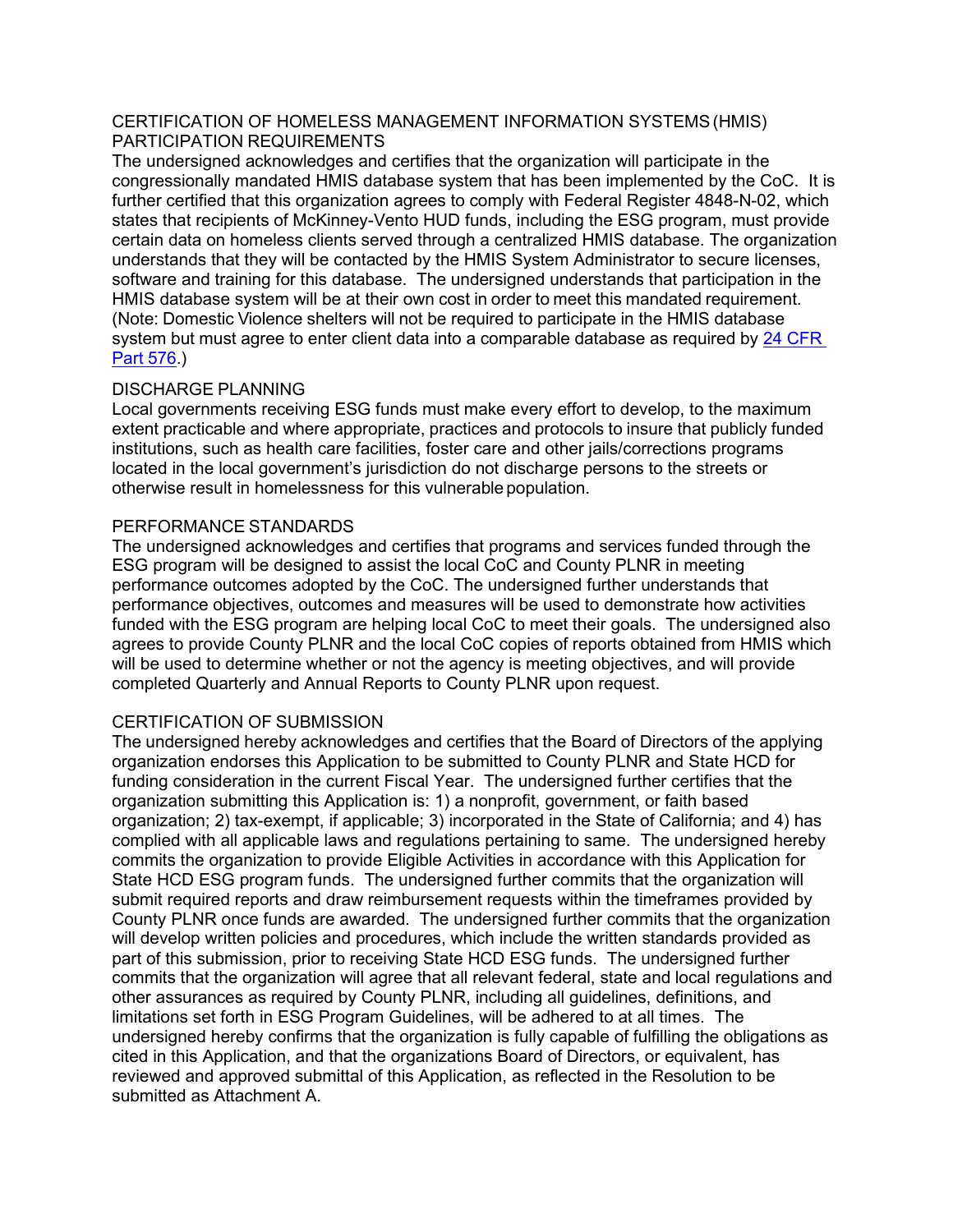The undersigned further confirms that the organization understands that any approval of the Application is conditional pending the final approval of State HCD ESG funding by County PLNR, acceptance of the funding by the County of Kern, and execution of an agreement by the County with the organization. Applicant acknowledges that only an executed agreement with the County of Kern authorizes the initiation of project services or activities eligible for reimbursement. The undersigned certifies under penalty of perjury that all statements made in this proposal are true and correct to the best of the undersigned's knowledge.

|  | Authorized Signature [Board Officer] | Typed Name |
|--|--------------------------------------|------------|
|--|--------------------------------------|------------|

Title Date Signed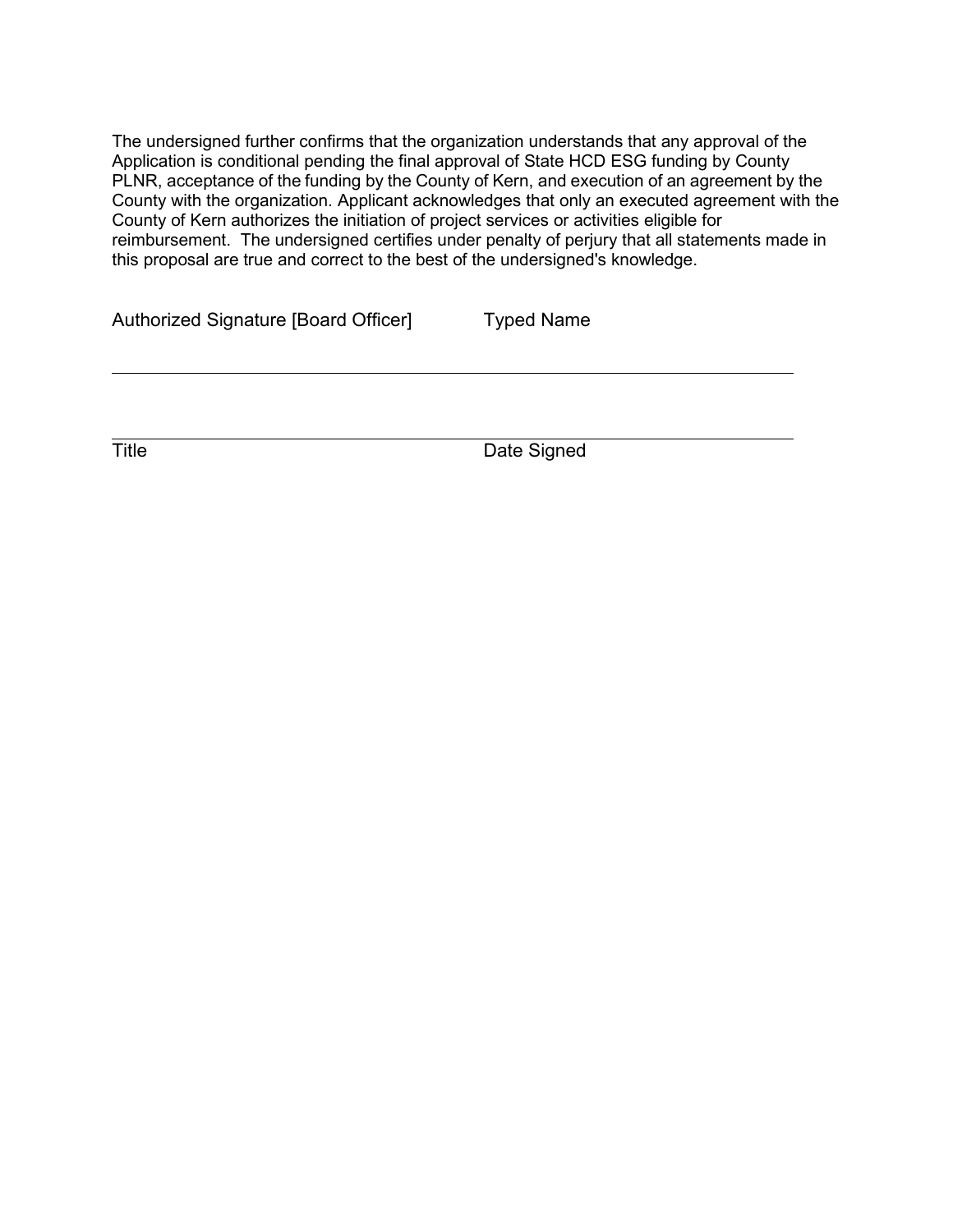## **EXHIBIT 1**

2022 HUD Income Limits for the County of Kern

|                                                           | <b>Family Size</b> |          |          |          |          |          |          |          |
|-----------------------------------------------------------|--------------------|----------|----------|----------|----------|----------|----------|----------|
| <b>INCOME</b>                                             |                    |          |          | 4        | 5        | 6        |          | 8        |
| <b>Very Low</b><br>$ $ Income (50%<br>of AMI)             | \$27,300           | \$31,200 | \$35,100 | \$38,950 | \$42,100 | \$45,200 | \$48,300 | \$51,450 |
| <b>Extremely</b><br>Low Income<br>$(30\% \text{ of AMI})$ | \$16,350           | \$18,700 | \$21,050 | \$23,350 | \$25,250 | \$27,100 | \$29,000 | \$30,850 |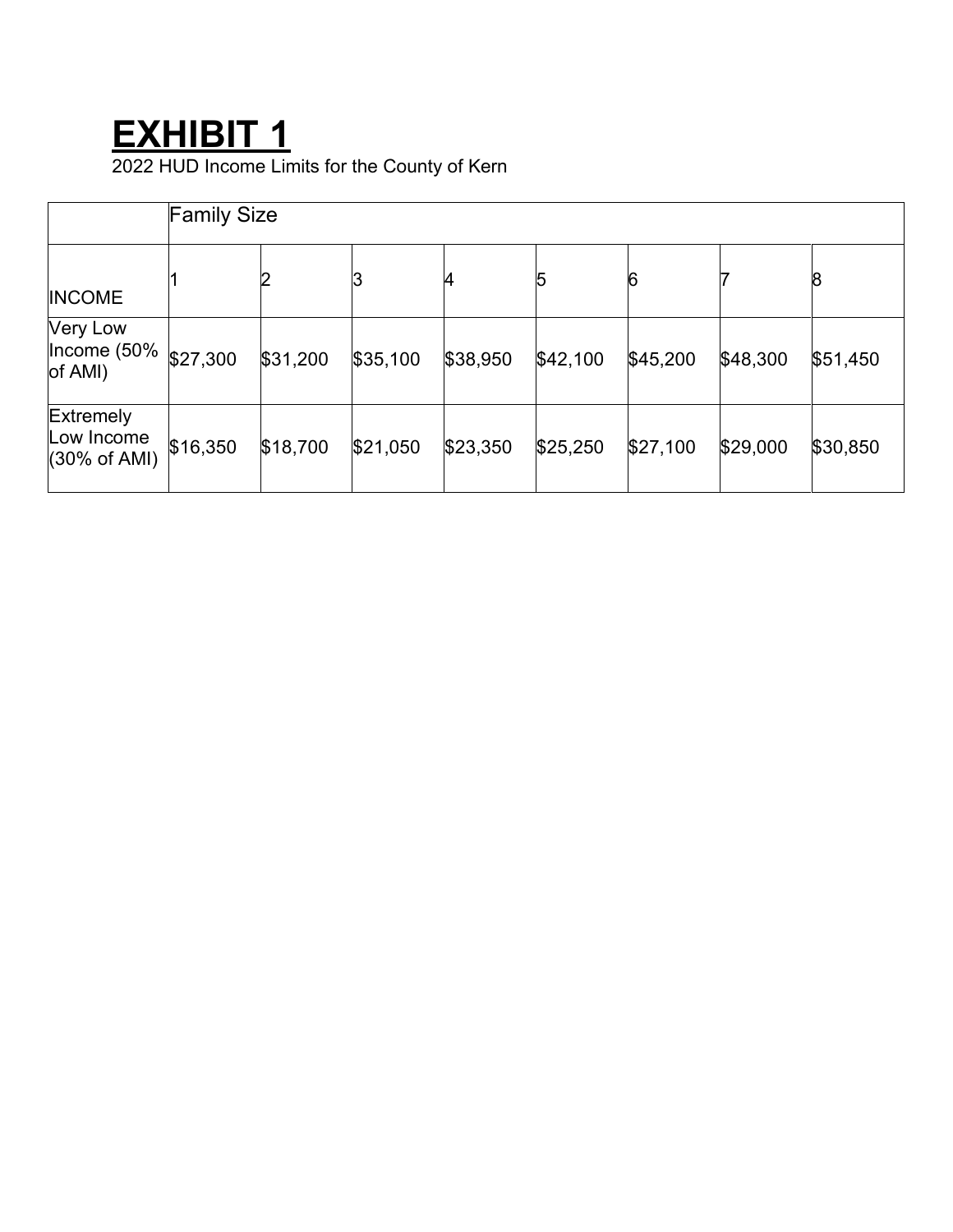

[Letterhead of Applicant]

#### RESOLUTION OF BOARD OF DIRECTORS OF

WHEREAS, this entity has a minimum of four directors who constitute a quorum for conducting organization business; the organization conducts quarterly board meetings; quarterly financial statements are reviewed by the board; and, the executive director and other paid staff do not serve as voting board members;

WHEREAS, is a [Status of Corporation; i.e., A Nonprofit Public Benefit Corporation, qualified pursuant to the provisions of Internal Revenue Code Section 501 (c) (3), etc.];

WHEREAS, , recognizes that the community at large, and especially low-income residents have many diverse needs for social, housing, education and otherservices;

WHEREAS, , is committed to effectively serving the communities referenced in the prior recital; and

NOW THEREFORE BE IT RESOLVED as follows:

1. That That is committed to providing safe, decent and affordable housing for persons of very low, low and moderate-income levels;

2. That on or about **6. Accord 1.20** , the Board of Directors voted to authorize the [title of person authorized], or his designee, to apply for and accept assistance of the **EXECUTE:** Project, for the purpose of obtaining a grant to provide forthe

[purpose; i.e., service provision, etc.] of the Project, in an amount not to exceed (\$ ) from the County of Kern.

3. That the Board of Directors further voted to authorize the [title of person], or his designee, to execute any and all documents required by the County of Kern, to document and secure its grant.

4. That the Board of Directors further authorized the [title of person], or his designee, to perform all acts and to do all things necessary, in the opinion of the County of Kern, to implement the funding and making of the grant.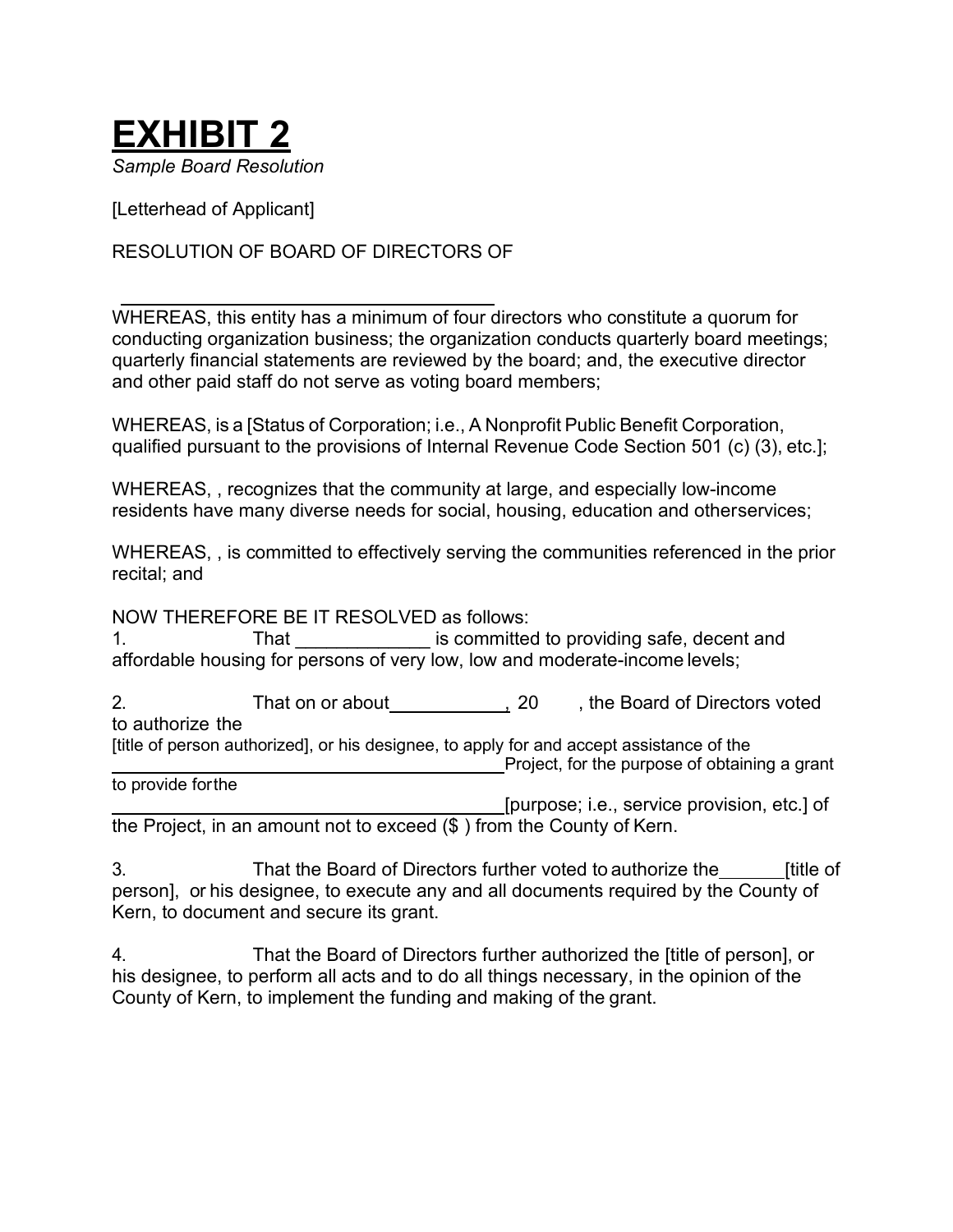I, the undersigned, certify that this Resolution was adopted at regularly or specially noticed meeting of the Board of Directors on \_\_\_\_\_\_\_\_\_, 20\_\_\_\_\_, at which a quorum of the Board of Directors was present, and at which the requisite percentage of the quorum voted to adopt the Resolution and that the Resolution has not been rescinded, modified or canceled as of the date of my execution of the same and that it remains in full force and effect as of this date. I further understand that the County of Kern Planning and Natural Resources Department is relying on the validity of this Resolution in taking the actions to process and approve the application package.

I declare under penalty of perjury, under the laws of the State of California that the foregoing is true and correct.

Executed this day of , 20 , at [location], California.

By: Title: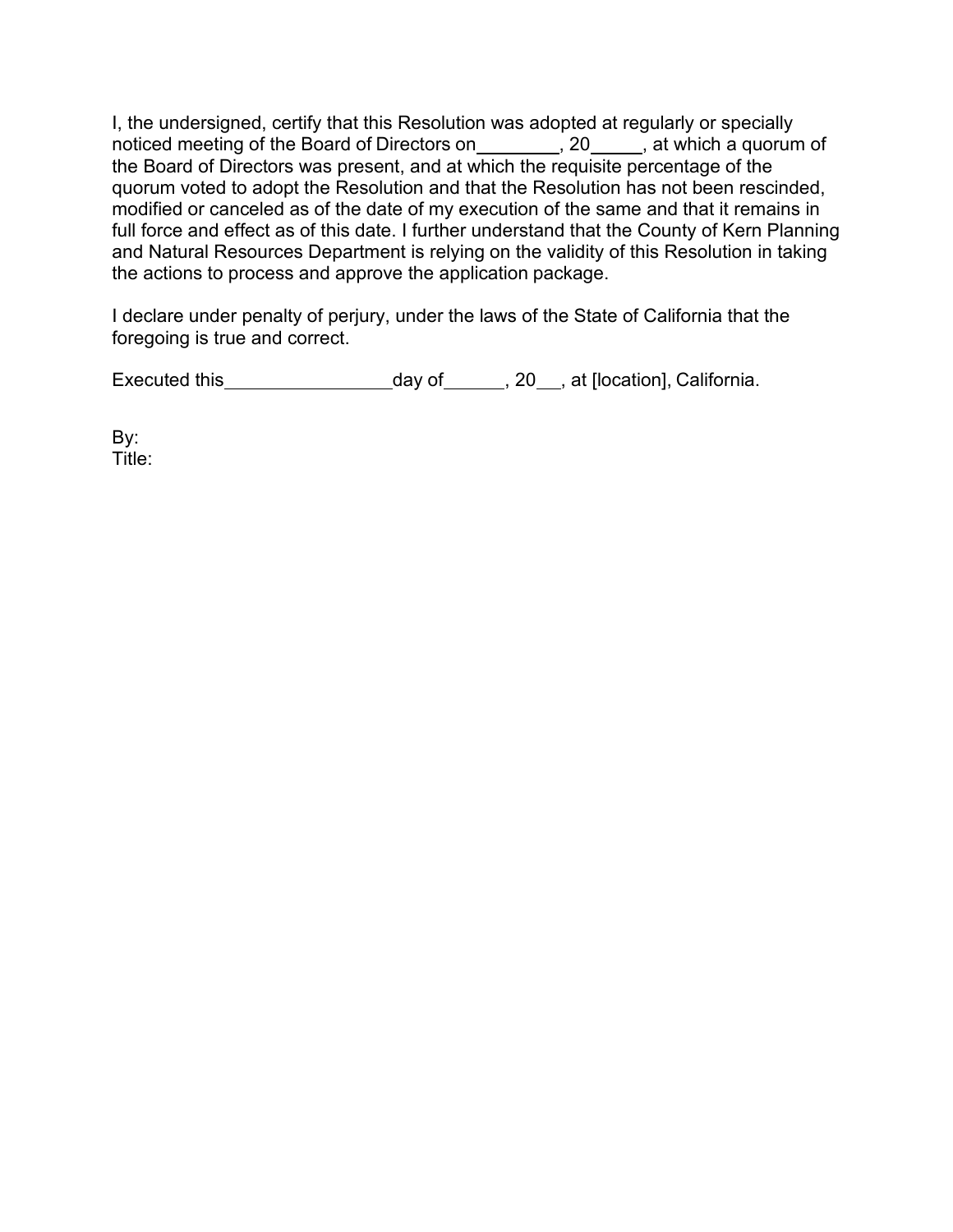## **EXHIBIT 3**

*ESG Project/Program Budget Example Format*

#### APPLICANT:

#### PROGRAM NAME:

|                                                 | <b>HUD ESG</b> | Applicant's | Other Sources            | Other Sources             |              |
|-------------------------------------------------|----------------|-------------|--------------------------|---------------------------|--------------|
| Sources of Funds                                | Funds          | Funds       | (List each<br>separately | (List each<br>separately) | <b>TOTAL</b> |
|                                                 |                |             |                          |                           |              |
| Uses of Funds:                                  |                |             |                          |                           |              |
| Street Outreach <sup>1</sup> :                  |                |             |                          |                           |              |
| Service                                         |                |             |                          |                           |              |
| Service Activity:                               |                |             |                          |                           |              |
| Service Activity:                               |                |             |                          |                           |              |
| Emergency Shelter <sup>1</sup> :<br>Operational |                |             |                          |                           |              |
| Operational Activity:                           |                |             |                          |                           |              |
| Operational Activity:                           |                |             |                          |                           |              |
| Homelessness                                    |                |             |                          |                           |              |
| Prevention Activity:                            |                |             |                          |                           |              |
| Activity:                                       |                |             |                          |                           |              |
| Activity:                                       |                |             |                          |                           |              |
| Rapid Re-Housing<br>Assistance Activity:        |                |             |                          |                           |              |
| Activity:                                       |                |             |                          |                           |              |
| Activity:                                       |                |             |                          |                           |              |
| HMIS <sup>2</sup><br>Activity:                  |                |             |                          |                           |              |
| <b>TOTAL:</b>                                   |                |             |                          |                           |              |

Notes: HCD permits a maximum of 60% of the total grant for street outreach and emergency shelter activities combined. A maximum of 10% of ESG funds may be used for actual costs for HMIS activities.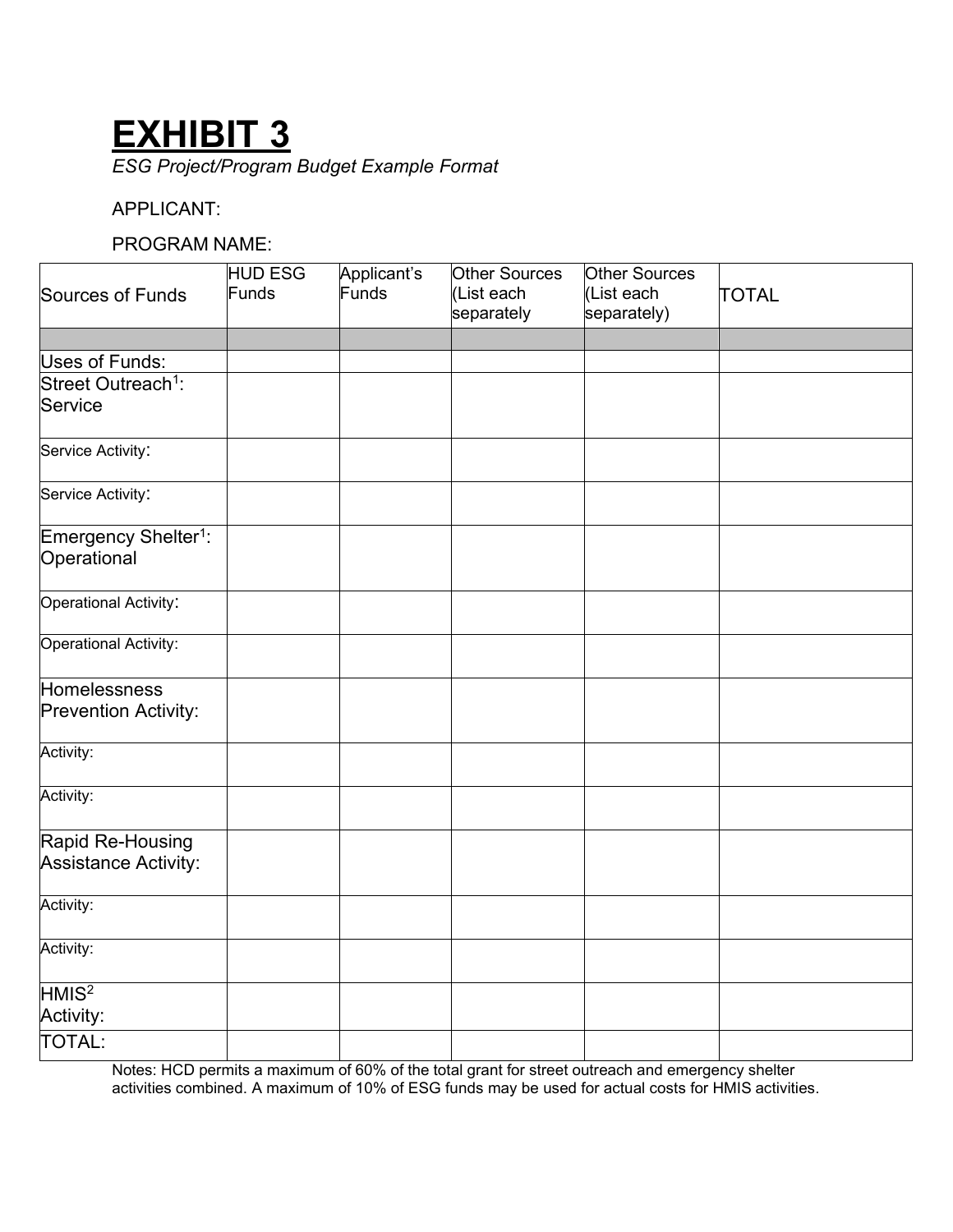# **EXHIBIT 4**

*Core Practice Tables*

ESG State Regulation section [8409](https://govt.westlaw.com/calregs/Document/I53153D4C91CC4E299A97467973BF1606?originationContext=Search%2BResult&amp%3BlistSource=Search&amp%3BviewType=FullText&amp%3BnavigationPath=Search%2fv3%2fsearch%2fresults%2fnavigation%2fi0ad70f760000015531220acc34164b1d%3fstartIndex%3d1%26Nav%3dREGULATION_PUBLICVIEW%26contextData%3d(sc.Default)&amp%3Brank=2&amp%3Blist=REGULATION_PUBLICVIEW&amp%3BtransitionType=SearchItem&amp%3BcontextData=(sc.Search)&amp%3Bt_T2=8409&amp%3Bt_S1=CA%2BADC%2Bs) contains the Core Practices which fall into three primary areas: Coordinated Entry Process (section 8409(a)); "Housing First" Practices (section 8409(b)); and Progressive Engagement (section 8409(b) (6)).

#### Instructions:

Complete the Core Practice Table on the following pages that is applicable to the primary activity being requested in this application. Indicate the frequency with which the practices described in the Core Practice Table are implemented within your program.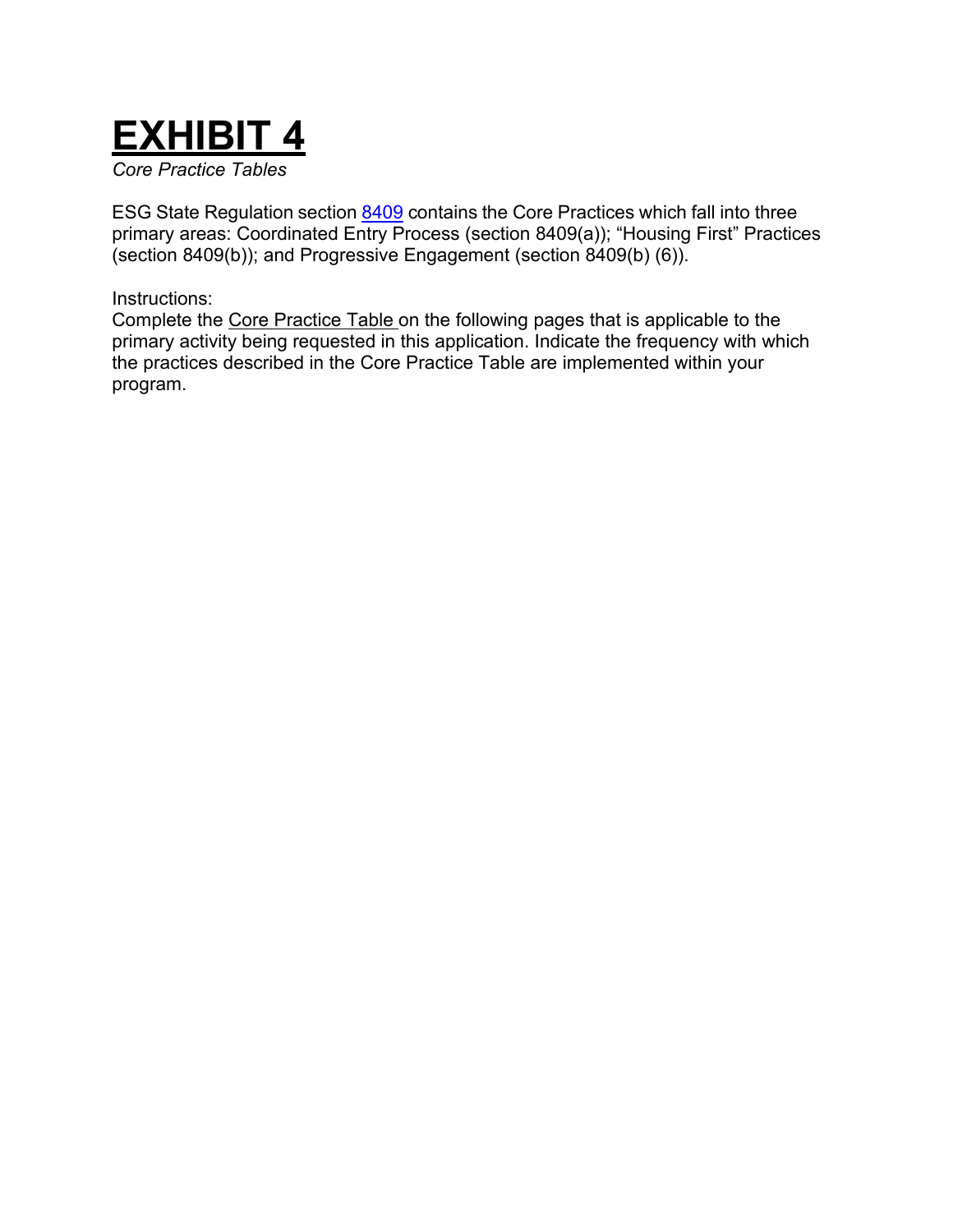## **Emergency Shelter** *Coordinated Entry, Housing First and Progressive Assistance Practices*

| <b>Coordinated Entry Participation and Program</b><br><b>Screening, Triage and Access</b>                                                                                                                                                                                                                                                                                                                                                                                                                                                                                             | Always; Fully<br>Implemented | Sometimes;<br><b>Seeking to Fully</b><br>Implement | <b>Not Currently;</b><br>Seeking to<br>Implement |
|---------------------------------------------------------------------------------------------------------------------------------------------------------------------------------------------------------------------------------------------------------------------------------------------------------------------------------------------------------------------------------------------------------------------------------------------------------------------------------------------------------------------------------------------------------------------------------------|------------------------------|----------------------------------------------------|--------------------------------------------------|
| A. All referrals to the program, including screening for program eligibility<br>and prioritization, occur according to the CoC's Coordinated Entry<br>system protocols.                                                                                                                                                                                                                                                                                                                                                                                                               |                              |                                                    |                                                  |
| B. All people requesting shelter are screened for other safe and<br>appropriate housing options (temporary or permanent) and resources to<br>obtain/maintain their housing. People who have other safe and<br>appropriate housing options or resources are diverted away from<br>emergency shelter and instead offered problem-solving<br>assistance and immediate linkage to homelessness prevention<br>assistance, as needed, desired, and available.                                                                                                                               |                              |                                                    |                                                  |
| C. All people requesting shelter are also screened for critical health<br>and safety needs to identify people with more severe service needs and<br>provide an appropriate response.                                                                                                                                                                                                                                                                                                                                                                                                  |                              |                                                    |                                                  |
| D. Program admission is prioritized for people with the most urgent and<br>severe needs (as defined in § 8409. Core Practices).                                                                                                                                                                                                                                                                                                                                                                                                                                                       |                              |                                                    |                                                  |
| E. Access to emergency shelter is provided without preconditions, such<br>as sobriety or ability to pay program fees.                                                                                                                                                                                                                                                                                                                                                                                                                                                                 |                              |                                                    |                                                  |
| F. Program participants are referred to other forms of homeless<br>assistance in the CoC service area according to the CoC's<br>Coordinated Entry system procedures.                                                                                                                                                                                                                                                                                                                                                                                                                  |                              |                                                    |                                                  |
| Housing First, Progressive Engagement & Assistance<br><b>Practices</b>                                                                                                                                                                                                                                                                                                                                                                                                                                                                                                                | Always; Fully<br>Implemented | Sometimes;<br><b>Seeking to Fully</b><br>Implement | <b>Not Currently:</b><br>Seeking to<br>Implement |
| Participants and staff understand that the primary goals of the<br>G.<br>emergency shelter are to:<br>Provide temporary accommodation that is safe, respectful, and<br>responsive to individual needs; and<br>Re-house participants in permanent housing as quickly as<br>possible, regardless of other personal issues or concerns.                                                                                                                                                                                                                                                  |                              |                                                    |                                                  |
| H. Participants are expected to be actively working on rehousing<br>plans and engaging in related assistance to overcome immediate and<br>direct barriers to securing housing.                                                                                                                                                                                                                                                                                                                                                                                                        |                              |                                                    |                                                  |
| Participant assessment focuses on:<br>Immediate health and safety needs relevant toproviding<br>temporary accommodations; and<br>Information relevant to securing housing, including: participant<br>preferences; factors that would cause a landlord to reject the person's<br>application (past evictions, criminal history, etc.); factors that directly led<br>to housing instability or homelessness in the past (failure to pay rent,<br>lease violations, etc.); and otherinformation necessary to link participants<br>to financial assistance and housing-related resources. |                              |                                                    |                                                  |
| Participants are assisted with creating and updating individualized<br>IJ.<br>Housing Plans designed to re-house and stabilize participants as quickly<br>as possible.                                                                                                                                                                                                                                                                                                                                                                                                                |                              |                                                    |                                                  |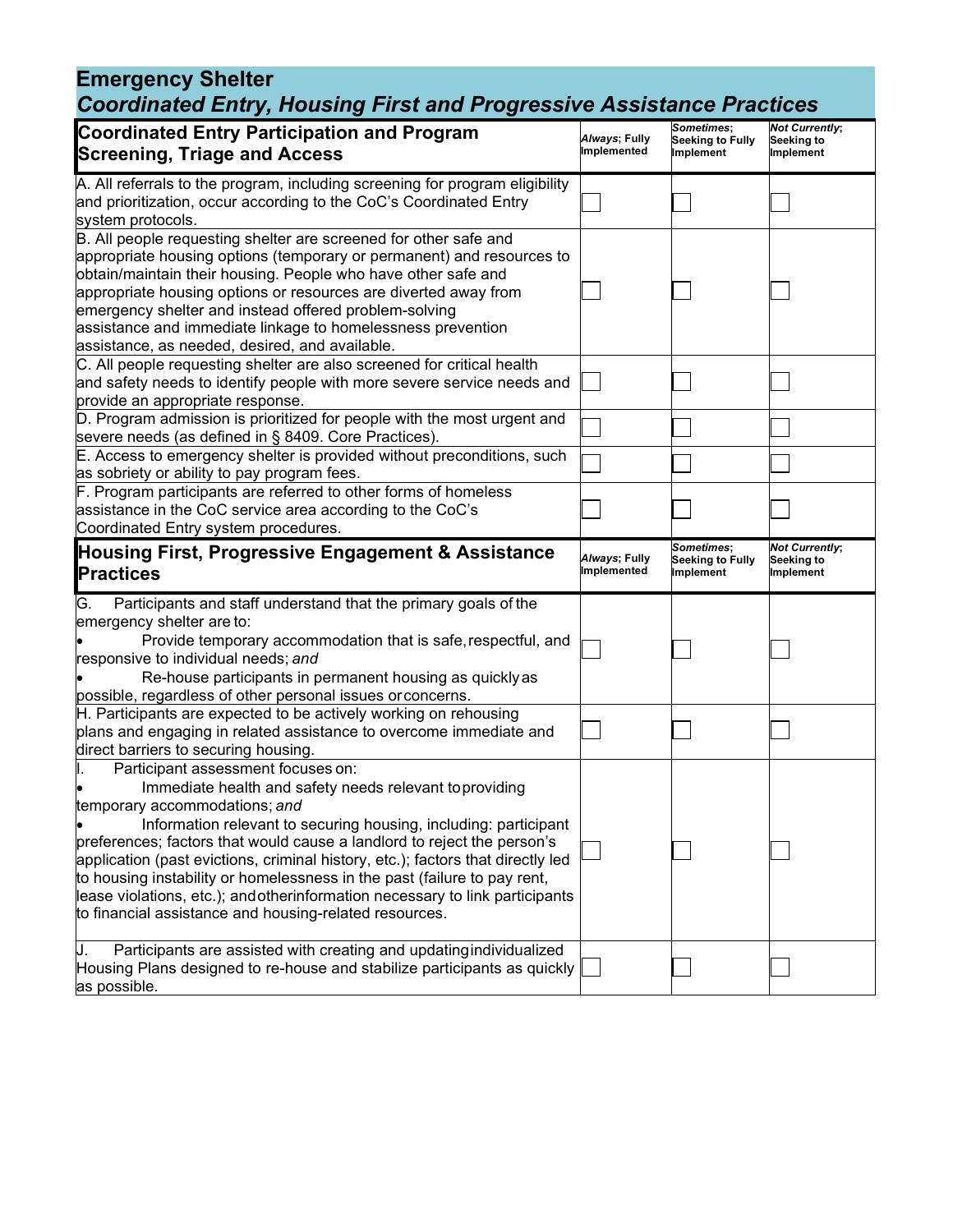| D. Program admission is prioritized for people with the most urgent and                                                                 |               |                               |                         |                       |
|-----------------------------------------------------------------------------------------------------------------------------------------|---------------|-------------------------------|-------------------------|-----------------------|
| response.                                                                                                                               |               |                               |                         |                       |
| active mental health or substance abuse issues) and provide an appropriate                                                              |               |                               |                         |                       |
| service needs (including people who are chronically homeless and/or with                                                                |               |                               |                         |                       |
| for critical health and safety needs to identify people with the most severe                                                            |               |                               |                         |                       |
| C. All people contacted through outreach are screened as soon as possible                                                               |               |                               |                         |                       |
| system and triages referrals according to the CoC's Coordinated Entry system<br>procedures.                                             |               |                               |                         |                       |
| B. The program accepts referrals through the CoC's Coordinated Entry                                                                    |               |                               |                         |                       |
| Area.                                                                                                                                   |               |                               |                         |                       |
| regardless of where an individual or family is located in the CoC's Service                                                             |               |                               |                         |                       |
| and the CoC's Coordinated Entry system to assure access to assistance                                                                   |               |                               |                         |                       |
| A. Outreach is comprehensive and coordinated with other CoC assistance                                                                  |               |                               |                         |                       |
| <b>Triage and Access</b>                                                                                                                | Implemented   | Seeking to Fully<br>Implement | Seeking to<br>Implement |                       |
| <b>Coordinated Entry Participation and Program Screening,</b>                                                                           | Always; Fully | <b>Sometimes;</b>             |                         | <b>Not Currently;</b> |
| <b>Coordinated Entry, Housing First and Progressive Assistance Practices</b>                                                            |               |                               |                         |                       |
| <b>Street Outreach</b>                                                                                                                  |               |                               |                         |                       |
| preferences and needs.                                                                                                                  |               |                               |                         |                       |
| services) is currently available that is a similar or better match for their                                                            |               |                               |                         |                       |
| No permanent housing solution (with or without supportive                                                                               |               |                               |                         |                       |
| special accommodations); and                                                                                                            |               |                               |                         |                       |
| More appropriate to meet their health and safety needs (e.g.,<br>persons in early recovery; domestic violence survivors; those who need |               |                               |                         |                       |
| They desire and choose;                                                                                                                 |               |                               |                         |                       |
| housing when:                                                                                                                           |               |                               |                         |                       |
| Participants only move to other emergency shelter or transitional                                                                       |               |                               |                         |                       |
| emergency responder.                                                                                                                    |               |                               |                         |                       |
| assistance, such as a more intensive program, hospital, or other                                                                        |               |                               |                         |                       |
| themselves or others may be exited to more appropriate                                                                                  |               |                               |                         |                       |
| rules are violated. People who pose an imminent risk of harm to                                                                         |               |                               |                         |                       |
| O. Exits to other homeless situations are avoided, even when program                                                                    |               |                               |                         |                       |
| voluntary.                                                                                                                              |               |                               |                         |                       |
| N. Participation in services unrelated to obtaining permanent housing is                                                                |               |                               |                         |                       |
| resources (e.g., legal services) that can help participants achieve<br>their housing placement and stabilization goals.                 |               |                               |                         |                       |
| M. Staff are aware of and know how to access other community                                                                            |               |                               |                         |                       |
| participant income and be precarious.                                                                                                   |               |                               |                         |                       |
| With understanding that housing may cost greater than 30% of                                                                            |               |                               |                         |                       |
| and                                                                                                                                     |               |                               |                         |                       |
|                                                                                                                                         |               |                               |                         |                       |
| Without additional preconditions, such employment or sobriety;                                                                          |               |                               |                         |                       |
| For all participants who cannot otherwise exit on theirown;                                                                             |               |                               |                         |                       |
| achieve their Housing Plan goals. Assistance is provided:                                                                               |               |                               |                         |                       |
| placement assistance, including financial assistance formove-in costs, to                                                               |               |                               |                         |                       |
| participants achieve their Housing Plan goals.<br>Participants are provided or connected to housing location and                        |               |                               |                         |                       |
| etc.) directly or through the CoC's coordinated entry system to help                                                                    |               |                               |                         |                       |
| subsidized/unsubsidized, all local permanent supportive housing,                                                                        |               |                               |                         |                       |
| access a wide array of housing options (public/private,                                                                                 |               |                               |                         |                       |
| K. Staff helping to re-house participants are aware of and know how to                                                                  |               |                               |                         |                       |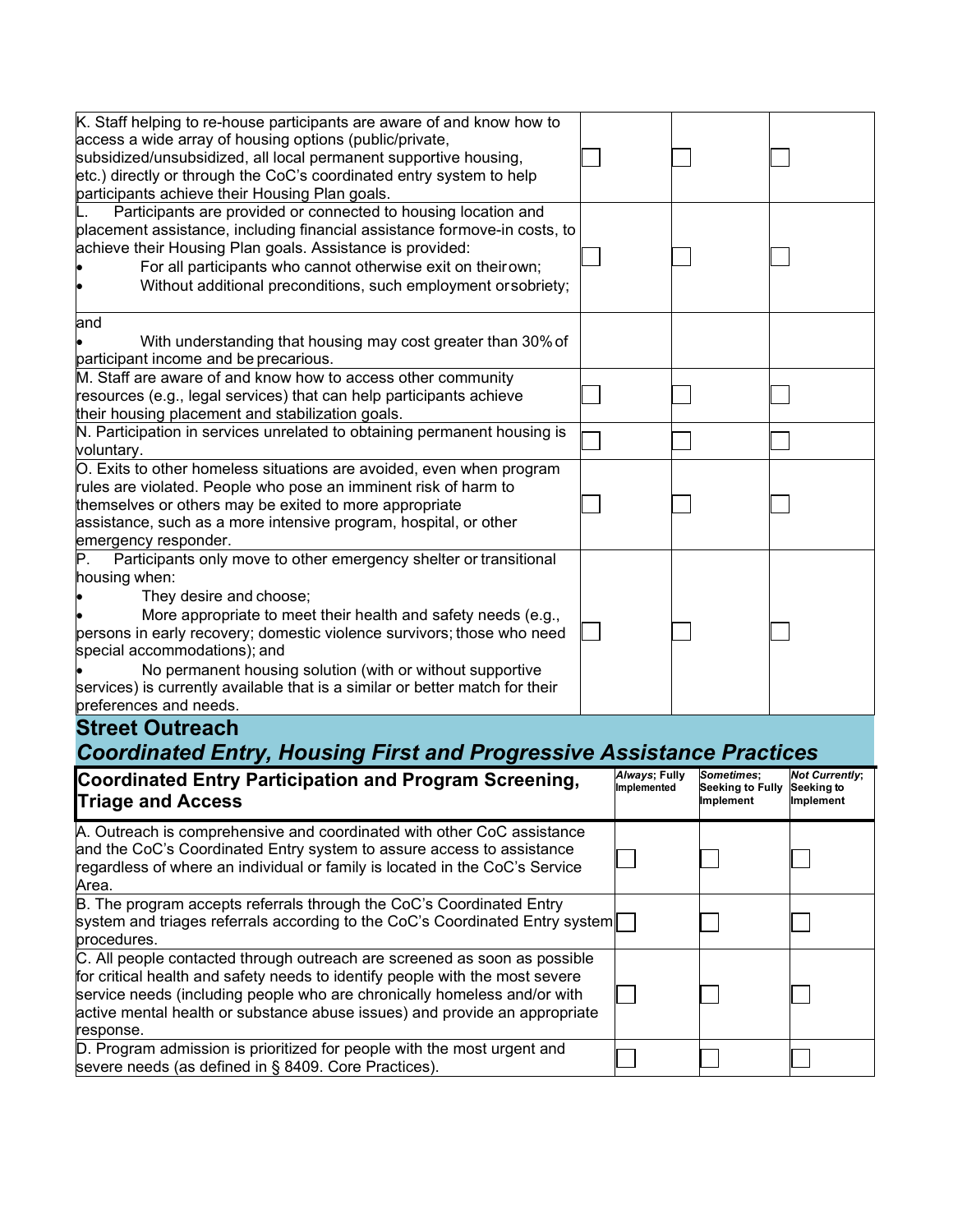| E. Program participants are referred to other forms of homeless assistance in<br>the CoC service area according to the CoC's Coordinated Entry system<br>procedures.                                                                                                                                                                                                                     |                                      |                                                    |                                                  |
|------------------------------------------------------------------------------------------------------------------------------------------------------------------------------------------------------------------------------------------------------------------------------------------------------------------------------------------------------------------------------------------|--------------------------------------|----------------------------------------------------|--------------------------------------------------|
| F. Program participants are provided access to emergency shelter, permanent<br>housing, and services without preconditions such as sobriety, service<br>participation, or minimum income.                                                                                                                                                                                                |                                      |                                                    |                                                  |
| Housing First & Progressive Engagement & Assistance<br><b>Practices</b>                                                                                                                                                                                                                                                                                                                  | Always; Fully<br>Implemented         | Sometimes;<br><b>Seeking to Fully</b><br>Implement | <b>Not Currently;</b><br>Seeking to<br>Implement |
| Participants and staff understand that the primary goals of street<br>G.                                                                                                                                                                                                                                                                                                                 |                                      |                                                    |                                                  |
| outreach are to:<br>Provide access to emergency shelter and services; and<br>Re-house participants in permanent housing as quickly aspossible,<br>regardless of other personal issues or concerns.                                                                                                                                                                                       |                                      |                                                    |                                                  |
| H. Participants are expected to be actively working on rehousing plans                                                                                                                                                                                                                                                                                                                   |                                      |                                                    |                                                  |
| and engaging in related assistance to overcome immediate and direct<br>barriers to securing housing. Participation in other services is voluntary.                                                                                                                                                                                                                                       |                                      |                                                    |                                                  |
| Participant assessment focuses on:<br>μ.                                                                                                                                                                                                                                                                                                                                                 |                                      |                                                    |                                                  |
| Immediate health and safety needs; and<br>Information relevant to securing shelter and/or housing, including:<br>participant preferences.                                                                                                                                                                                                                                                |                                      |                                                    |                                                  |
| Participants are assisted with creating and updating individualized                                                                                                                                                                                                                                                                                                                      |                                      |                                                    |                                                  |
| Housing Plans designed to access emergency shelter and/orre-house and<br>stabilize participants as quickly as possible.                                                                                                                                                                                                                                                                  |                                      |                                                    |                                                  |
| K. Staff helping participants are aware of and know how to access emergency<br>shelter, transitional housing, and a wide array of housing options<br>(public/private, subsidized/unsubsidized, all local permanent supportive<br>housing, etc.) directly or through the CoC's coordinated entry system to help<br>participants achieve their Housing Plan goals.                         |                                      |                                                    |                                                  |
| Participants are provided or connected to housing location and<br>placement assistance, including financial assistance for move-incosts, to<br>achieve their Housing Plan goals. Assistance is provided:<br>Without additional preconditions, such as employment or sobriety; &<br>With understanding that housing may cost greater than 30% of<br>participant income and be precarious. |                                      |                                                    |                                                  |
| M. Staff are aware of and know how to access other community resources<br>$(e.g., legal services)$ that can help participants achieve their housing<br>placement and stabilization goals.                                                                                                                                                                                                |                                      |                                                    |                                                  |
| N. Participation in services unrelated to obtaining permanent housing is<br>voluntary.                                                                                                                                                                                                                                                                                                   |                                      |                                                    |                                                  |
| <b>Rapid Re-Housing</b><br><b>Coordinated Entry, Housing First and Progressive Assistance Practices</b>                                                                                                                                                                                                                                                                                  |                                      |                                                    |                                                  |
| Coordinated Entry Participation and Program Screening,<br><b>Triage and Access</b>                                                                                                                                                                                                                                                                                                       | <i>Always</i> ; Fully<br>Implemented | Sometimes;<br>Seeking to Fully<br>Implement        | <b>Not Currently;</b><br>Seeking to<br>Implement |
| A. All referrals to the program, including screening for program eligibility                                                                                                                                                                                                                                                                                                             |                                      |                                                    |                                                  |

| A. All referrals to the program, including screening for program eligibility<br>and prioritization, occur according to the CoC's Coordinated Entry System  <br>protocols.                                                                                  |  |  |
|------------------------------------------------------------------------------------------------------------------------------------------------------------------------------------------------------------------------------------------------------------|--|--|
| B. All people who are literally homeless who cannot quickly secure housing<br>on their own or with another form of assistance are screened for and<br>offered Rapid Re-Housing assistance, to the extent they are eligible and<br>assistance is available. |  |  |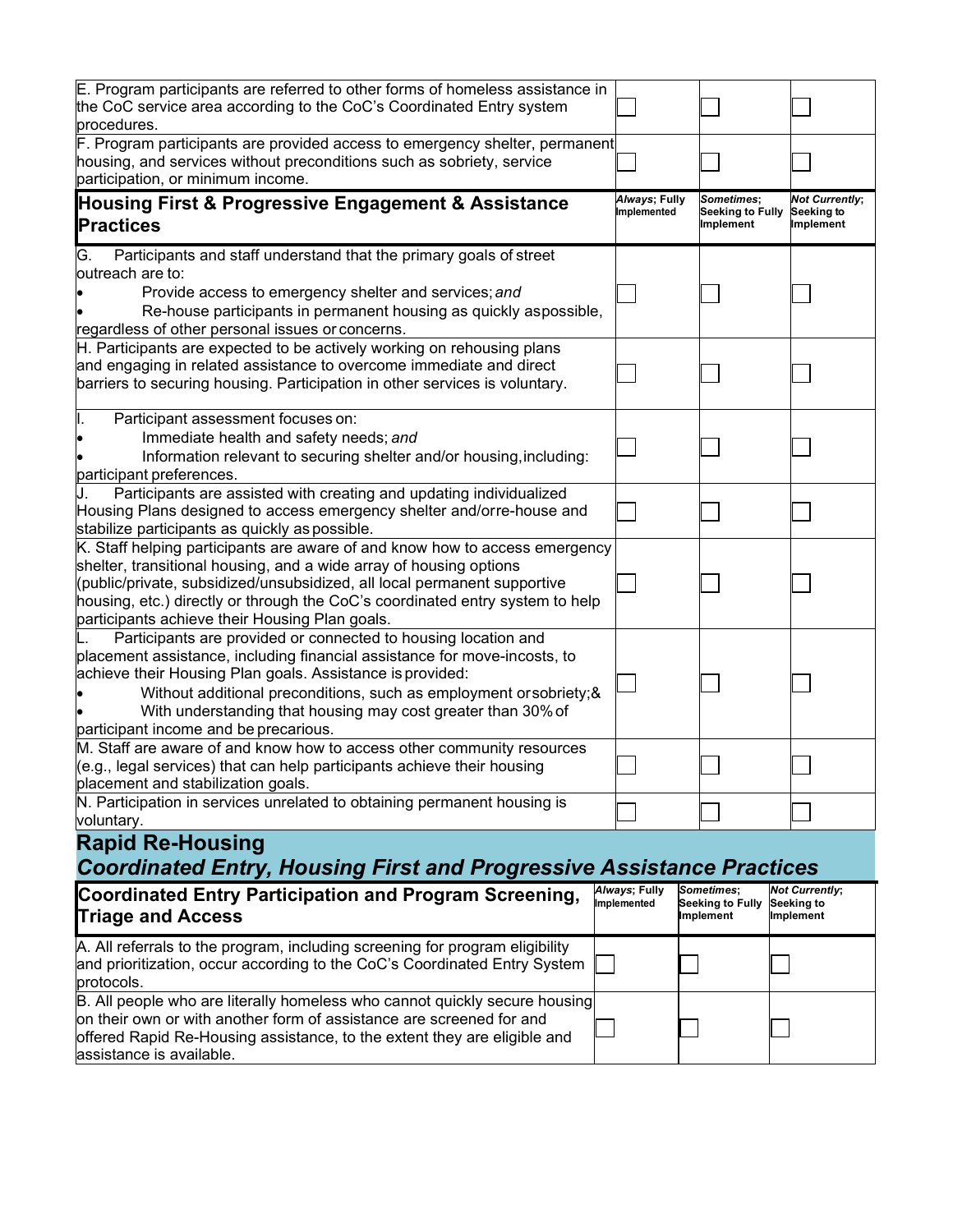| C. Program admission is prioritized for people with the most urgent and<br>severe needs (as defined in § 8409. Core Practices).                                                                                                                                                                                                                                                                                                                                                                                             |                              |                                             |                                                         |
|-----------------------------------------------------------------------------------------------------------------------------------------------------------------------------------------------------------------------------------------------------------------------------------------------------------------------------------------------------------------------------------------------------------------------------------------------------------------------------------------------------------------------------|------------------------------|---------------------------------------------|---------------------------------------------------------|
| D. Program participants are referred to other forms of homeless<br>assistance in the CoC service area according to the CoC's Coordinated<br>Entry system procedures.                                                                                                                                                                                                                                                                                                                                                        |                              |                                             |                                                         |
| E. Program participants are provided access to Rapid Re-Housing<br>assistance without preconditions, such as sobriety or minimum<br>income level.                                                                                                                                                                                                                                                                                                                                                                           |                              |                                             |                                                         |
| Housing First, Progressive Engagement & Assistance<br><b>Practices</b>                                                                                                                                                                                                                                                                                                                                                                                                                                                      | Always; Fully<br>Implemented | Sometimes:<br>Seeking to Fully<br>Implement | <b>Not Currently;</b><br>Seeking to<br><b>Implement</b> |
| F. Participants and staff understand that the primary goal of rapid re-<br>housing is to end homelessness and move participants to permanent<br>housing as quickly as possible, regardless of other personal issues or<br>concerns.                                                                                                                                                                                                                                                                                         |                              |                                             |                                                         |
| G. Participant assessment focuses on barriers to obtaining and/or<br>maintaining housing (e.g., past rental/credit/criminal history, current<br>income, legal issues, knowledge of tenant rights and responsibilities, etc.).                                                                                                                                                                                                                                                                                               |                              |                                             |                                                         |
| H. Participants are assisted with creating and (for ongoing assistance)<br>updating individualized Housing Plans, designed to re-house and stabilize<br>participants as quickly as possible.                                                                                                                                                                                                                                                                                                                                |                              |                                             |                                                         |
| Participants are provided assistance to locate and obtain permanent<br>housing, financial assistance for move-in and stabilization costs, and<br>housing case management in order to achieve their Housing Plan goals.<br>This includes assistance to address tenancy problems that may jeopardize<br>housing. Assistance is provided:<br>Without additional preconditions, such as employment or sobriety;<br>and<br>With understanding that housing may cost greater than 30% of<br>participant income and be precarious. |                              |                                             |                                                         |
| Staff helping participants are aware of and know how toaccess a<br>wide array of housing options (public/private, subsidized/unsubsidized, all<br>local permanent supportive housing, etc.) to help participants achieve their<br>Housing Plan goals.                                                                                                                                                                                                                                                                       |                              |                                             |                                                         |
| K. Staff are aware of and know how to access other community resources<br>(e.g., legal services, subsidized childcare) that can help participants<br>achieve their housing placement and stabilization goals.                                                                                                                                                                                                                                                                                                               |                              |                                             |                                                         |
| L. Participation in services unrelated to obtaining or maintaining<br>permanent housing is voluntary.                                                                                                                                                                                                                                                                                                                                                                                                                       |                              |                                             |                                                         |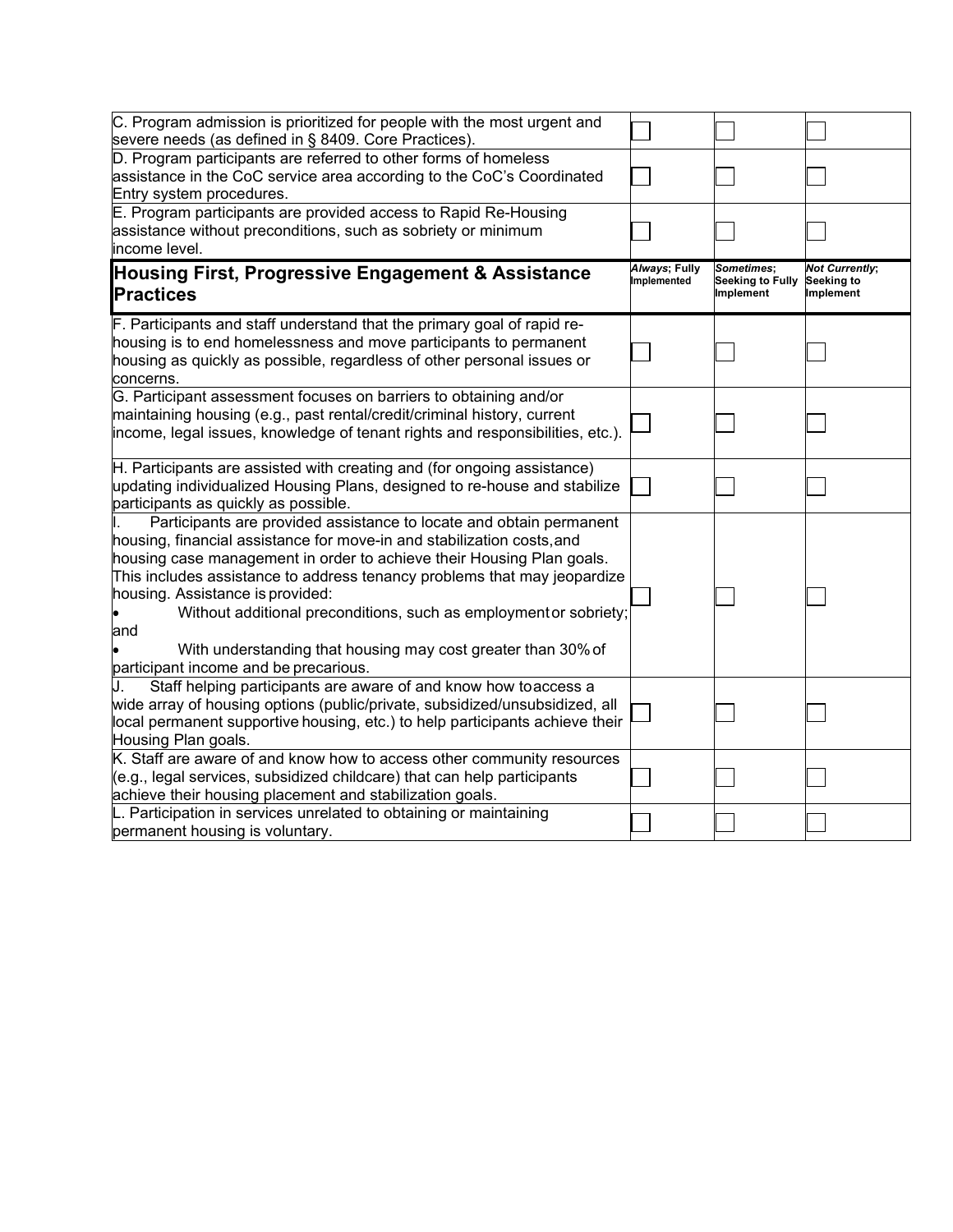# **EXHIBIT 5**

#### Indemnification and Insurance

SUBRECIPIENT agrees to indemnify, defend, and hold harmless COUNTY and the STATE OF CALIFORNIA and their agents, board members, elected and appointed officials and officers, employees, volunteers, and authorized representatives, from any and all losses, liabilities, charges, damages, claims, liens, causes of action, awards, judgments, costs and expenses (including, but not limited to, reasonable attorney's fees of County Counsel and counsel retained by COUNTY, expert fees, costs of staff time, and investigation costs) of whatever kind or nature which arise out of or are in any way connected with any act or omission of SUBRECIPIENT or its officers, agents, employees, independent contractors, sub-contractors of any tier, or authorized representatives. Without limiting the generality of the foregoing, the same shall include bodily and personal injury or death to any person or persons; damage to any property, regardless of where located, including the property of COUNTY; and any workers' compensation claim or suit arising from or connected with any services performed pursuant to this Agreement on behalf of SUBRECIPIENT by any person or entity.

SUBRECIPIENT acknowledges that SUBRECIPIENT, and all contractors hired by SUBRECIPIENT to perform services under this Agreement, are aware of and understand the Immigration Reform and Control Act ("**IRCA**"). SUBRECIPIENT is and shall remain in compliance with the IRCA and shall ensure that only contractors hired by SUBRECIPIENT to perform services under this Agreement are in compliance with the IRCA. In addition, SUBRECIPIENT agrees to indemnify, defend, and hold harmless the COUNTY, its agents, board members, elected and appointed officials and officers, employees, volunteers, and authorized representatives, from any liability, damages or causes of action arising out of or relating to any claims that SUBRECIPIENT's employees or the employees of any contractor hired by SUBRECIPIENT, are not authorized to work in the United States for SUBRECIPIENT or its contractor and/or any other claims based upon alleged IRCA violations committed by SUBRECIPIENT or its contractor(s).

SUBRECIPIENT in order to protect COUNTY and the STATE OF CALIFORNIA and their board members, officials, agents, officers, and employees against all claims and liability for death, injury, loss and damage as a result of SUBRECIPIENT's actions in connection with the performance of SUBRECIPIENT's obligations, as required in this Agreement, shall secure and maintain insurance as described below. SUBRECIPIENT shall not perform any work under this Agreement until SUBRECIPIENT has obtained all insurance required under this section and the required certificates of insurance and all required endorsements have been filed with the COUNTY's authorized insurance representative. Receipt of evidence of insurance that does not comply with all applicable insurance requirements shall not constitute a waiver of the insurance requirements set forth herein. The required documents must be signed by the authorized representative of the insurance company shown on the certificate*.* Upon request, SUBRECIPIENT shall supply proof that such person is an authorized representative thereof, and is authorized to bind the named underwriter(s) and their company to the coverage, limits and termination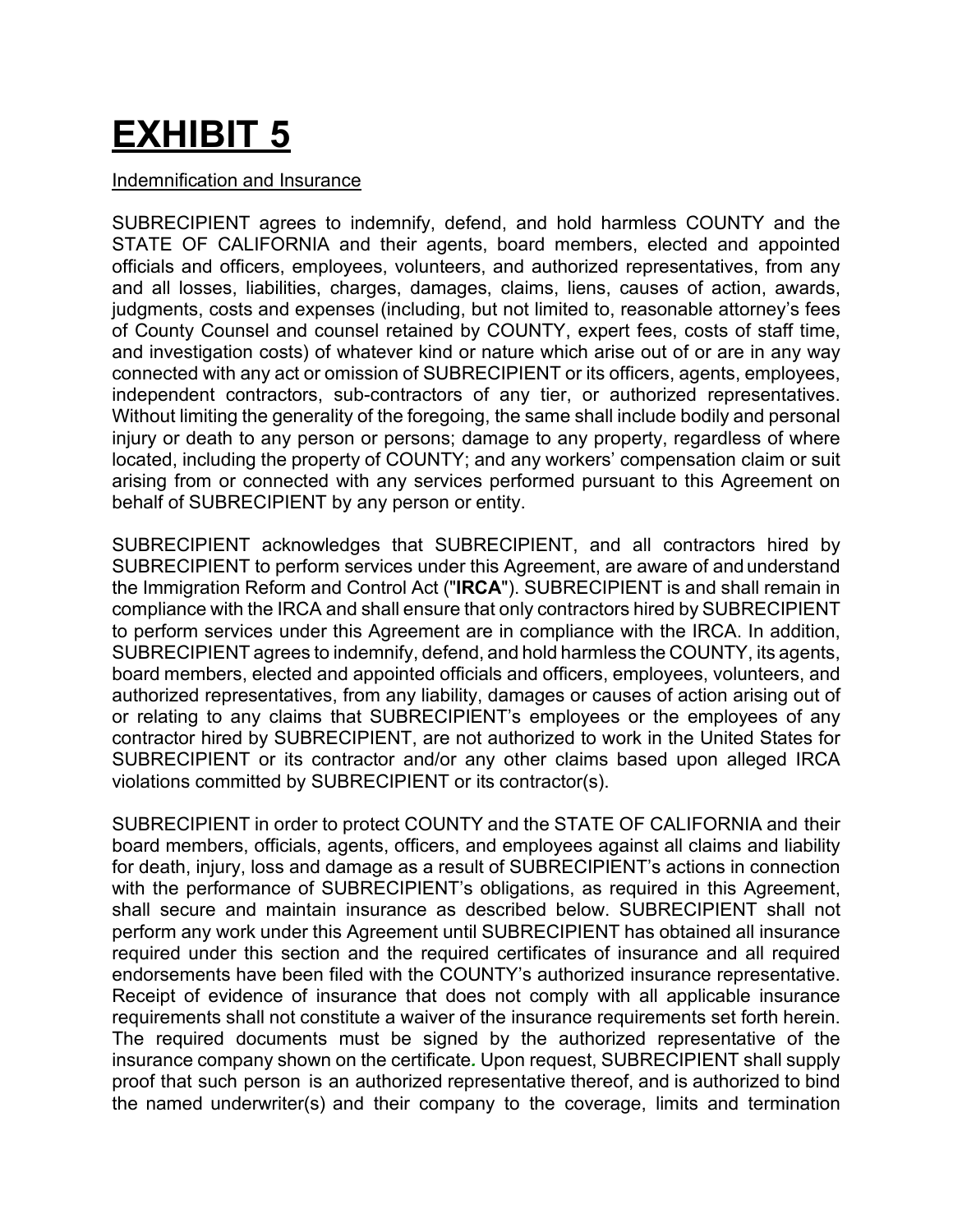provisions shown thereon. The SUBRECIPIENT shall promptly deliver to COUNTY a certificate of insurance, and all required endorsements, with respect to each renewal policy, as necessary to demonstrate the maintenance of the required insurance coverage for the term specified herein. Such certificates and endorsements shall be delivered to COUNTY not less than 30 days prior to the expiration date of any policy and bear a notation evidencing payment of the premium thereof if so requested. SUBRECIPIENT shall immediately pay any deductibles and self-insured retentions under all required insurance policies upon the submission of any claim by SUBRECIPIENT or COUNTY as an additional insured.

Workers' Compensation and Employers' Liability Insurance Requirement - In the event SUBRECIPIENT has employees who may perform any services pursuant to this Agreement, SUBRECIPIENT shall submit written proof that SUBRECIPIENT is insured against liability for workers' compensation in accordance with the provisions of section 3700 of the California Labor Code.

SUBRECIPIENT shall require any contractor or sub-contractor to provide workers' compensation for all of the contractor's or sub-contractor's employees, unless the contractor's or sub-contractor's employees are covered by the insurance afforded by SUBRECIPIENT. If any class of employees engaged in work or services performed under this Agreement is not covered by Labor Code section 3700, SUBRECIPIENT shall provide and/or require each contractor or sub-contractor to provide adequate insurance for the coverage of employees not otherwise covered.

SUBRECIPIENT shall also maintain employers' liability insurance with limits of one million dollars (\$1,000,000) for bodily injury or disease.

Liability Insurance Requirements:

SUBRECIPIENT shall maintain in full force and effect, at all times during the term of this Agreement, the following insurance:

Commercial General Liability Insurance including, but not limited to, Contractual Liability Insurance (specifically concerning the indemnity provisions of this Agreement with the County), Products-Completed Operations Hazard, Personal Injury (including bodily injury and death), and Property Damage for liability arising out of SUBRECIPIENT's performance of work under this Agreement. The Commercial General Liability insurance shall contain no exclusions or limitation for independent contractors working on the behalf of the named insured. SUBRECIPIENT shall maintain the Products- Completed Operations Hazard coverage for the longest period allowed by law following termination of this Agreement. The amount of said insurance coverage required by this Agreement shall be the policy limits, which shall be at least one million dollars (\$1,000,000) each occurrence and two million dollars (\$2,000,000) aggregate.

Automobile Liability Insurance against claims of Personal Injury (including bodily injury and death) and Property Damage covering all owned, leased, hired, and non-owned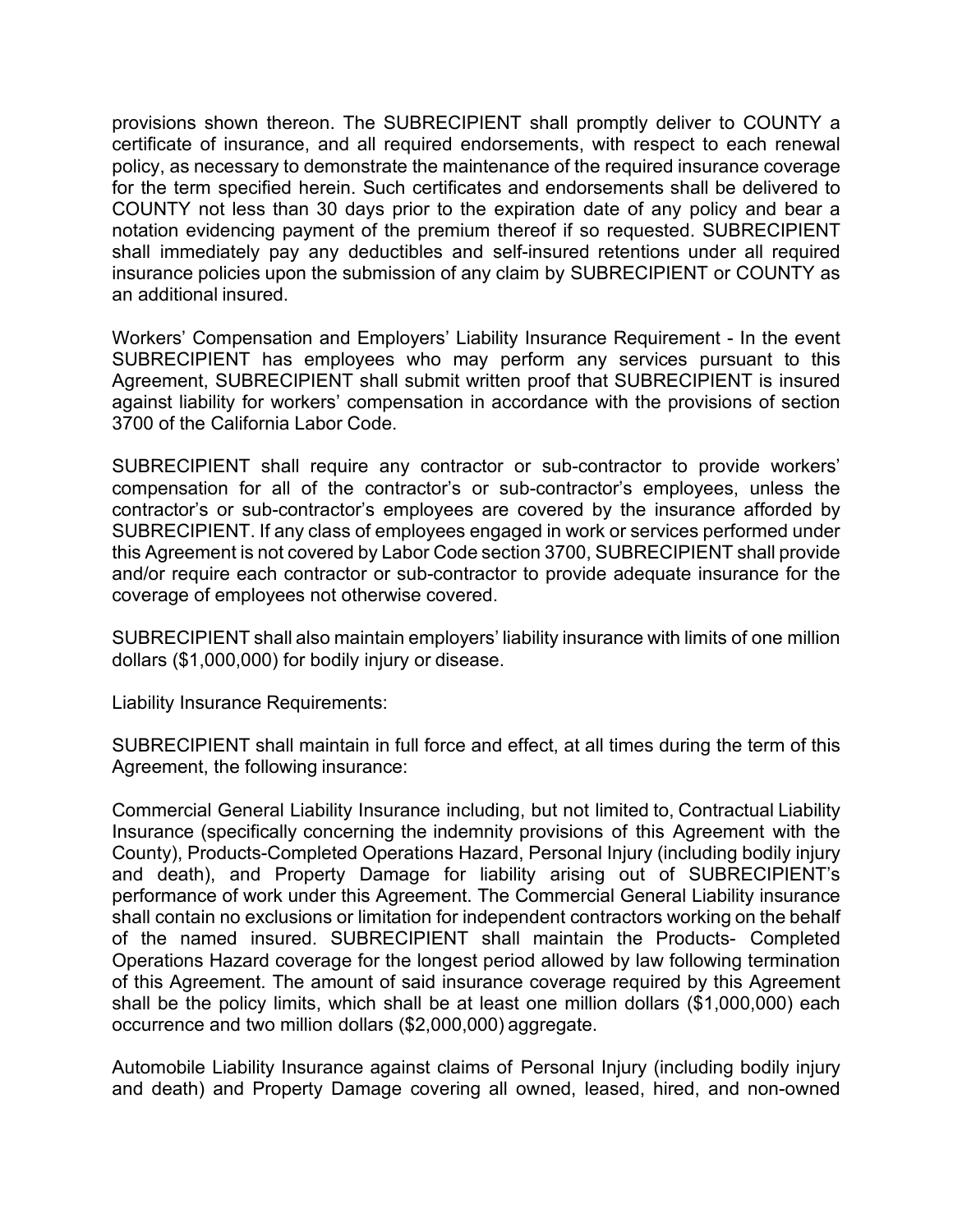vehicles used in the performance of services pursuant to this Agreement with combined limits for Bodily Injury and Property Damage liability of at least one million dollars (\$1,000,000) each occurrence.

The Commercial General Liability and Automobile Liability Insurance required herein shall include an endorsement naming the COUNTY and COUNTY's board members, officials, officers, agents and employees as additional insureds for liability arising out of this Agreement and any operations related thereto. Said endorsement shall be provided on ISO form CG 20 10 Edition date 11/85 or such other forms which provide coverage at least equal to or better than form CG 20 10 11 85.

Any self-insured retentions in excess of \$10,000 must be declared on the Certificate of Insurance or other documentation provided to COUNTY and must be approved by the COUNTY Risk Manager.

If any of the insurance coverages required under this Agreement is written on a claimsmade basis, SUBRECIPIENT at its option, shall either (i) maintain said coverage for at least three (3) years following the termination of this Agreement with coverage extending back to the effective date of this Agreement; (ii) purchase an extended reporting period of not less than three (3) years following the termination of this Agreement; or (iii) acquire a full prior acts provision on any renewal or replacement policy.

Cancellation of Insurance — The above stated insurance coverages required to be maintained by SUBRECIPIENT shall be maintained until the completion of all of SUBRECIPIENT's obligations under this Agreement except as otherwise indicated herein. Each insurance policy supplied by the SUBRECIPIENT must be endorsed to provide that the coverage shall not be suspended, voided, cancelled or reduced in coverage or in limits except after ten (10) days written notice in the case of non-payment of premiums, or thirty (30) days written notice in all other cases. Such notice shall be by certified mail, return receipt requested. This notice requirement does not waive the insurance requirements stated herein. SUBRECIPIENT shall immediately obtain replacement coverage for any insurance policy that is terminated, canceled, nonrenewed, or whose policy limits have been exhausted or upon insolvency of the insurer that issued the policy.

All insurance shall be issued by a company or companies admitted to do business in California and listed in the current "Best's Key Rating Guide" publication with a minimum of a "A-; VII" rating. Any exception to these requirements must be approved by the COUNTY Risk Manager.

If SUBRECIPIENT is, or becomes during the term of this Agreement, self-insured or a member of a self-insurance pool, SUBRECIPIENT shall provide coverage equivalent to the insurance coverages and endorsements required above. COUNTY will not accept such coverage unless COUNTY determines, in its sole discretion and by written acceptance, that the coverage proposed to be provided by SUBRECIPIENT is equivalent to the above-required coverages.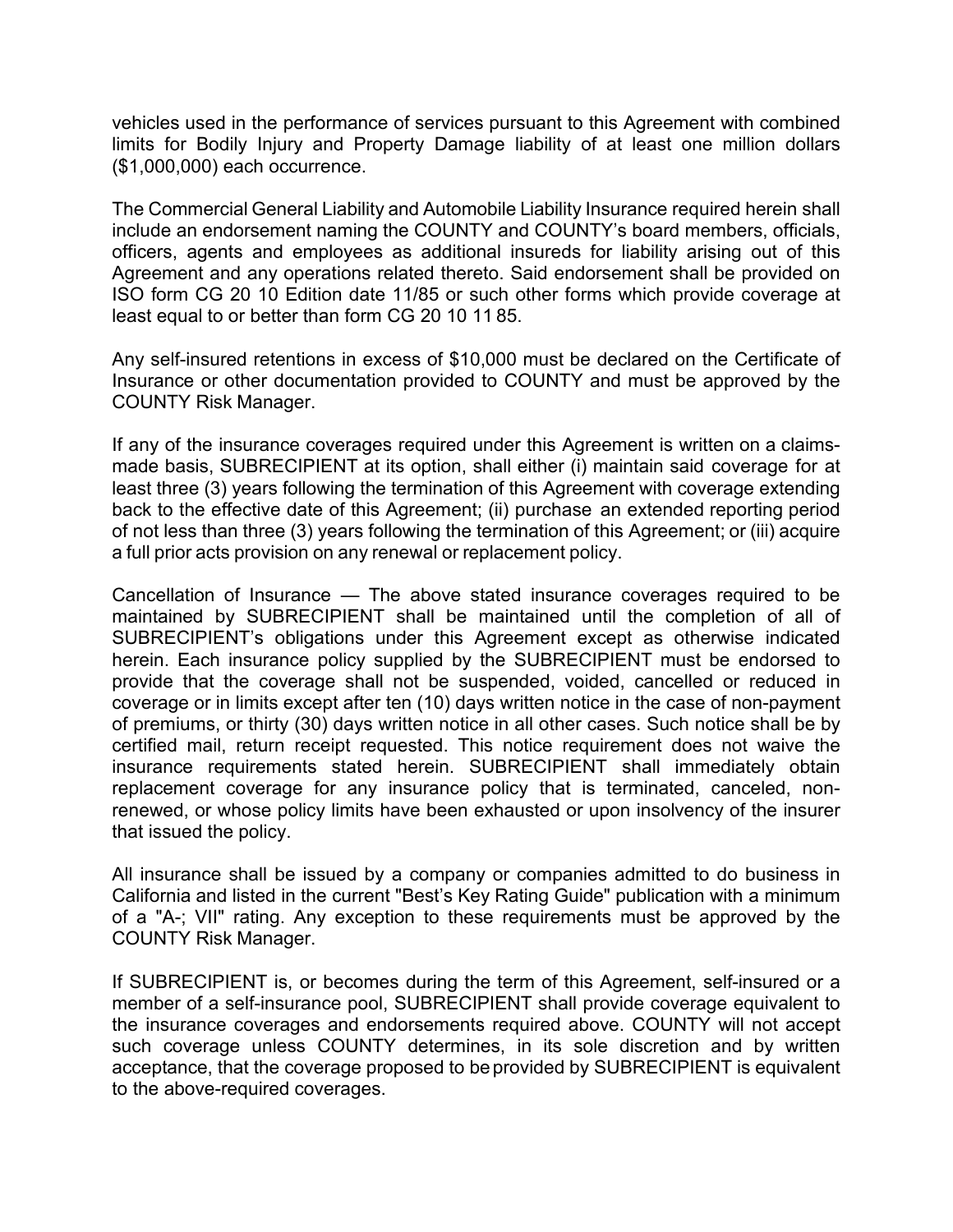All insurance afforded by SUBRECIPIENT pursuant to this Agreement shall be primary to and not contributing to any other insurance maintained by COUNTY. An endorsement shall be provided on all policies, except professional liability/errors and omissions, which shall waive any right of recovery (waiver of subrogation) against the COUNTY and/or the STATE OF CALIFORNIA.

Insurance coverages in the minimum amounts set forth herein shall not be construed to relieve SUBRECIPIENT for any liability, whether within, outside, or in excess of such coverage, and regardless of solvency or insolvency of the insurer that issues the coverage; nor shall it preclude COUNTY from taking such other actions as are available to it under any other provision of this Agreement or otherwise in law.

Failure by SUBRECIPIENT to maintain all such insurance in effect at all times required by this Agreement shall be a material breach of this Agreement by SUBRECIPIENT. COUNTY, at its sole option, may terminate this Agreement and obtain damages from SUBRECIPIENT resulting from said breach. Alternatively, COUNTY may purchase such required insurance coverage, and without further notice to SUBRECIPIENT, COUNTY shall deduct from sums due to SUBRECIPIENT any premiums and associated costs advanced or paid by COUNTY for such insurance. If the balance of monies obligated to SUBRECIPIENT pursuant to this Agreement is insufficient to reimburse COUNTY for the premiums and any associated costs, SUBRECIPIENT agrees to reimburse COUNTY for the premiums and pay for all costs associated with the purchase of said insurance. Any failure by COUNTY to take this alternative action shall not relieve SUBRECIPIENT of its obligation to obtain and maintain the insurance coverages required by this Agreement.

#### **Subcontractor Requirements**

If SUBRECIPIENT hires a consultant to provide professional services, such as counseling or substance abuse treatment services, under this Agreement, SUBRECIPIENT shall require its consultant to provide Professional Liability (Errors and Omissions) Insurance, for liability arising out of, or in connection with, the performance of all required services under this Agreement, with limits of not less than one million dollars (\$1,000,000) per claim and two million dollars (\$2,000,000) aggregate.

During the construction of the Activity, SUBRECIPIENT shall require that all contractors hired by SUBRECIPIENT to perform work on the Activity Premises maintain the following insurance coverages at all times during the performance of said work:

Commercial General Liability Insurance including Products- Completed Operations Hazard, Personal Injury (including bodily injury and death), and Property Damage for liability arising out of Contractor's performance of work. The amount of said insurance coverage required by this Agreement shall be the policy limits, which shall be at least one million dollars (\$1,000,000) each occurrence and two million dollars (\$2,000,000) aggregate.